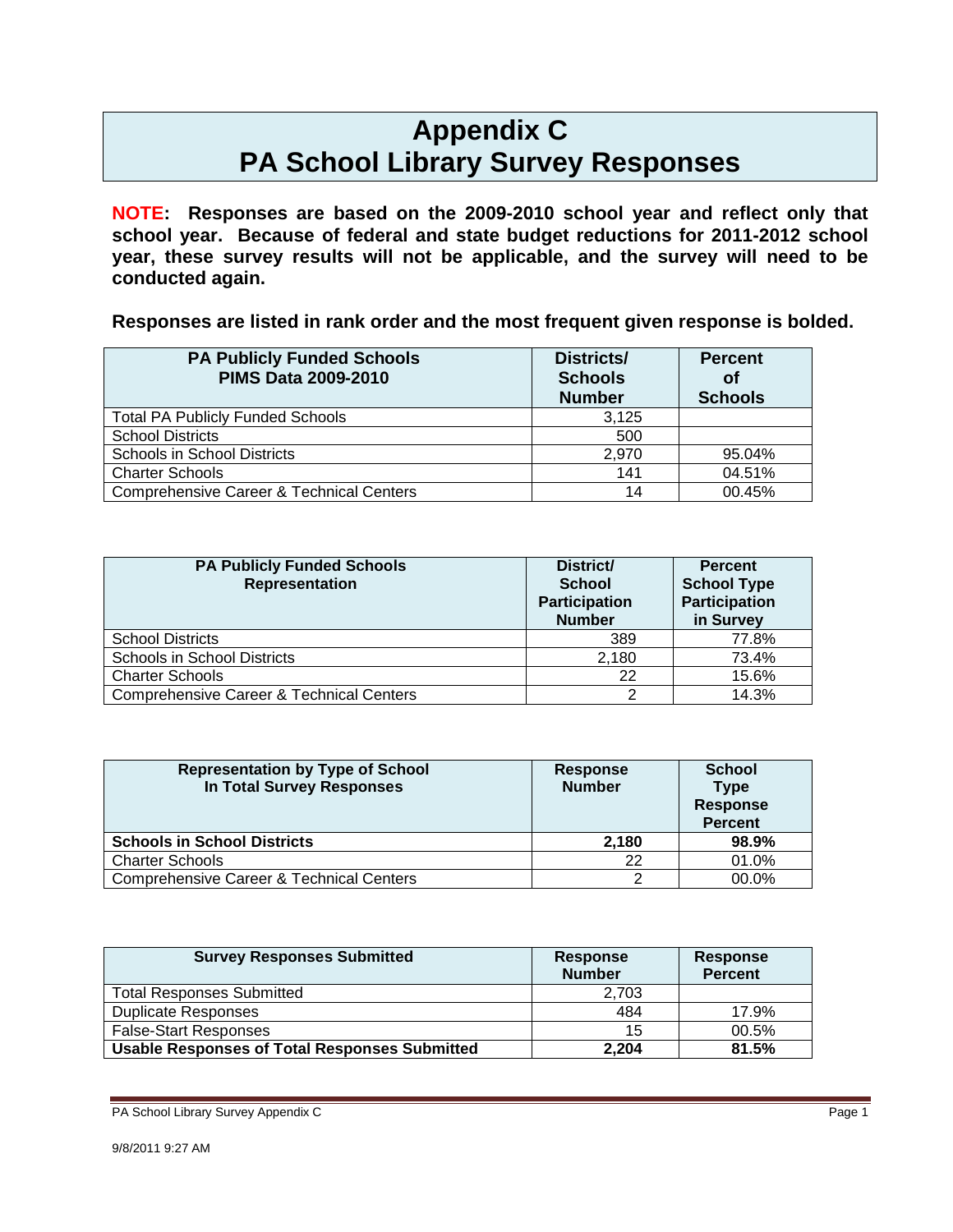## **QUESTION 1 BUILDING PROFILE INFORMATION:**

#### **a. School Districts and Schools**

| <b>Question 1a Responses</b><br><b>Districts/Schools</b>        | <b>Total</b><br><b>Number</b> | <b>Response</b><br><b>Number</b> | <b>Response</b><br><b>Percent</b> |
|-----------------------------------------------------------------|-------------------------------|----------------------------------|-----------------------------------|
| School Districts (AUN)                                          | 500                           | 389                              | 77.8%                             |
| <b>Rank Order Responses</b>                                     |                               |                                  |                                   |
| <b>Public Schools (LEA)</b>                                     | 2,970                         | 2,180                            | 73.4%                             |
| <b>Charter Schools (CS)</b>                                     | 141                           | 22                               | 15.6%                             |
| <b>Comprehensive Career &amp; Technical</b><br>Centers (COMCTC) | 14                            | 2                                | 14.3%                             |

#### **b. Grade Levels Served in Schools**

| <b>Question 1b Responses</b><br><b>Grade Levels Served in Survey Schools</b> | <b>Response</b><br><b>Number</b> | <b>Response</b><br><b>Percent</b> |
|------------------------------------------------------------------------------|----------------------------------|-----------------------------------|
| Potential Responses to Q1                                                    | 2,180                            | 100%                              |
| No/Unusable Responses to Q1                                                  | 28                               | 01.3%                             |
| Total Usable Responses to Q1                                                 | 2,152                            | 98.7%                             |
| <b>Rank Order Responses</b>                                                  |                                  |                                   |
| <b>Elementary (Grade Ranges from PK-6)</b>                                   | 1,336                            | 63.5%                             |
| High School (Grade Ranges from 8-12)                                         | 330                              | 15.3%                             |
| Middle School (Grade Ranges from 5-9)                                        | 321                              | 14.9%                             |
| Middle/High School (Grade Ranges from 5-12)                                  | 134                              | 06.2%                             |
| <b>PK/K-12</b>                                                               | 19                               | 00.9%                             |

#### **c. Position of Person Completing Survey**

| <b>Question 1c Responses</b>                             | <b>Response</b> | <b>Response</b> |
|----------------------------------------------------------|-----------------|-----------------|
| <b>Professional Position of Person Completing Survey</b> | <b>Number</b>   | <b>Percent</b>  |
| Potential Responses to Q1                                | 2,180           | 100%            |
| No/Unusable Responses to Q1                              |                 | 00.0%           |
| Total Usable Responses to Q1                             | 2,180           | 98.7%           |
| <b>Rank Order Responses</b>                              |                 |                 |
| Librarian                                                | 1,963           | 90.0%           |
| <b>Central Administrator</b>                             | 100             | 04.6%           |
| Principal/Asst. Principal                                | 70              | 03.2%           |
| <b>District or Building Paraprofessional</b>             | 43              | 02.0%           |
| Volunteer                                                |                 | 00.2%           |

PA School Library Survey Appendix C Page 2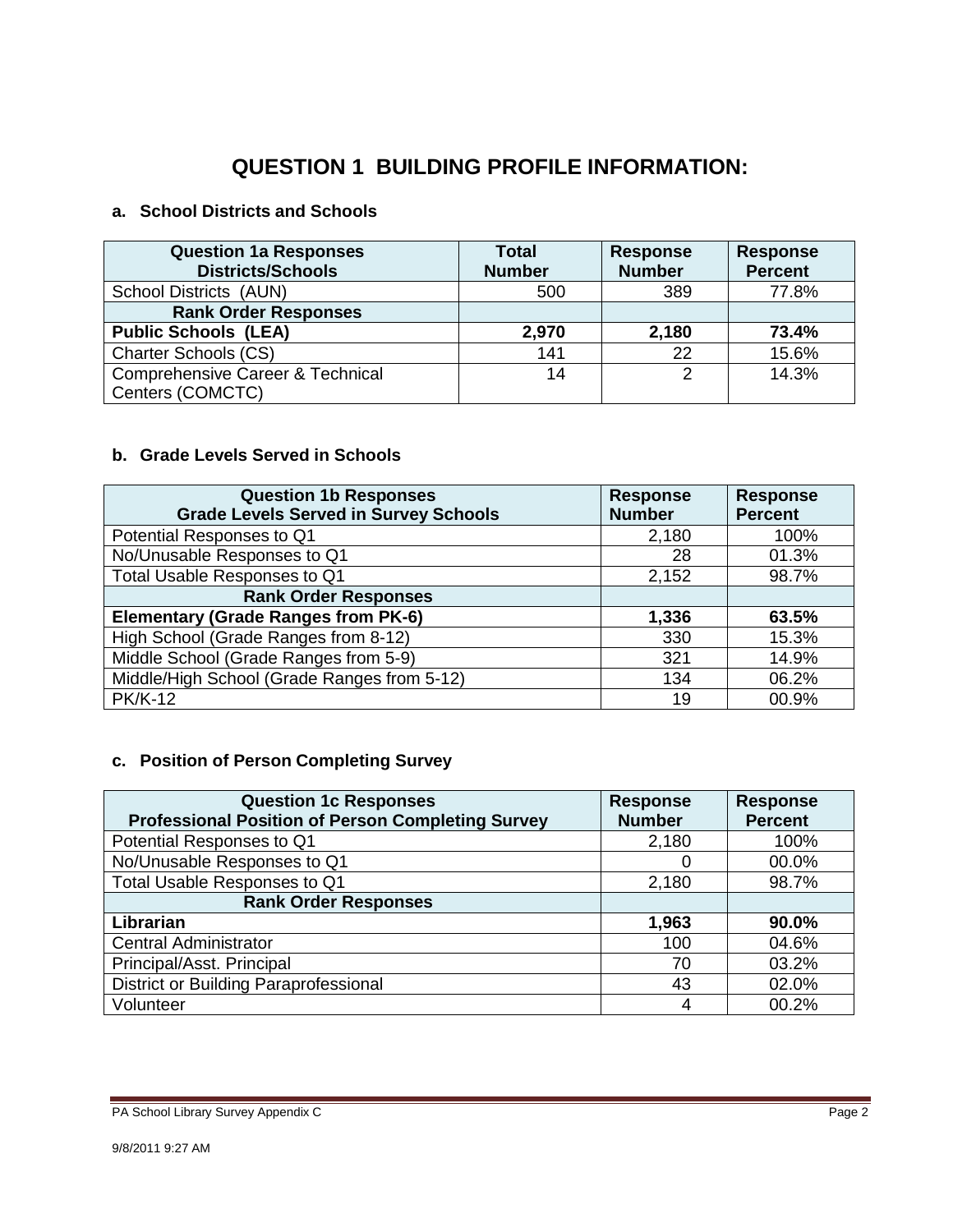### **SECTION ONE: CENTRALIZED SCHOOL LIBRARY COLLECTION**

(The number of public schools without a centralized school library collection in the building under the administration of a certified school librarian assigned full-time to that building.)

### **2. Does your school building have a school library facility with print and other resources for students and staff to borrow and use?**

| <b>Question 2 Responses</b>     | <b>Response</b><br><b>Number</b> | <b>Response</b><br><b>Percent</b> |
|---------------------------------|----------------------------------|-----------------------------------|
| Potential Responses to Q2       | 2.204                            | 100%                              |
| No/Unusable Response to Q2      | 8                                | 00.4%                             |
| Total Usable Responses to Q2    | 2.196                            | 99.8%                             |
| <b>Rank Order Responses</b>     |                                  |                                   |
| <b>Schools with a Library</b>   | 2,068                            | 94.2%                             |
| Schools with No Library/Service | 128                              | 05.8%                             |

#### **School Districts with Schools with No Libraries**

| <b>Question 2 Responses</b><br><b>Districts with Schools with</b><br><b>No Libraries</b><br><b>Rank Order</b> | <b>Response</b><br><b>Number</b> | <b>Response</b><br><b>Percent</b> |
|---------------------------------------------------------------------------------------------------------------|----------------------------------|-----------------------------------|
| <b>School District of Philadelphia</b>                                                                        | 103                              | 83.7%                             |
| Pittsburgh Public Schools                                                                                     | 10                               | 8.1%                              |
| <b>Other School Districts</b>                                                                                 | 5                                | 4.1%                              |
| <b>Charter Schools</b>                                                                                        | 5                                | 4.1%                              |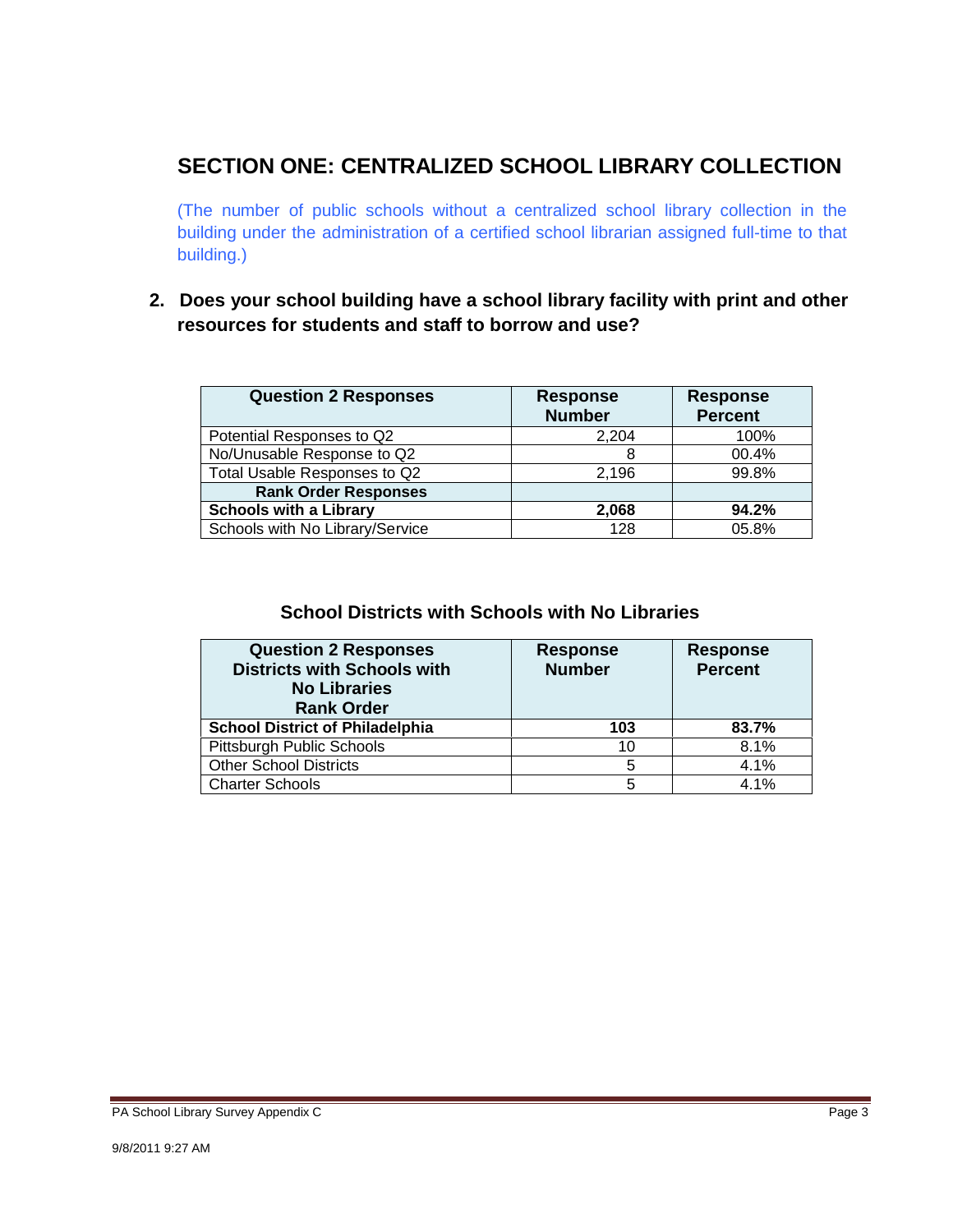### **3. Timeframe for closure of the school library was:**

| <b>Question 3 Responses</b><br><b>When Library Closed</b> | <b>Response</b><br><b>Number</b> | <b>Response</b><br><b>Percent</b> |
|-----------------------------------------------------------|----------------------------------|-----------------------------------|
| Potential Responses based on Responses to                 | 123                              | 100%                              |
| Q <sub>2</sub>                                            |                                  |                                   |
| No/Unusable Response to Q3                                | 25                               | 20.3%                             |
| Total Usable Responses to Q3                              | 98                               | 79.7%                             |
| <b>Rank Order Responses</b>                               |                                  |                                   |
| Closed 5 or more years ago (05-06)                        | 41                               | 41.8%                             |
| Closed 3 years ago (07-08)                                | 30                               | 30.6%                             |
| Closed last year (09-10)                                  | 17                               | 17.3%                             |
| Closed 2 years ago<br>$(08-09)$                           | 5                                | 05.1%                             |
| Closed 4 years ago (06-07)                                | 5                                | 05.1%                             |

## **4 . Reason(s) for the closure of the school library.**

| <b>Question 4 Responses</b><br><b>Reasons for Library Closure</b> | <b>Response</b><br><b>Number</b> | <b>Response</b><br><b>Percentage</b> |
|-------------------------------------------------------------------|----------------------------------|--------------------------------------|
| Potential Responses based on Responses to                         | 123                              | 100%                                 |
| Q <sub>2</sub>                                                    |                                  |                                      |
| No/Unusable Response to Q4                                        | 15                               | 12.2%                                |
| Total Usable Responses to Q4                                      | 108                              | 87.8%                                |
| <b>Rank Order Responses</b>                                       |                                  |                                      |
| <b>Space Needed for Other Purposes</b>                            | 29                               | 26.9%                                |
| <b>Staffing Cuts</b>                                              | 27                               | 25.0%                                |
| <b>Multiple Reasons</b>                                           | 26                               | 24.0%                                |
| Budget Cuts not related to staffing                               | 13                               | 12.0%                                |
| <b>Collection Too Old</b>                                         | 13                               | 12.0%                                |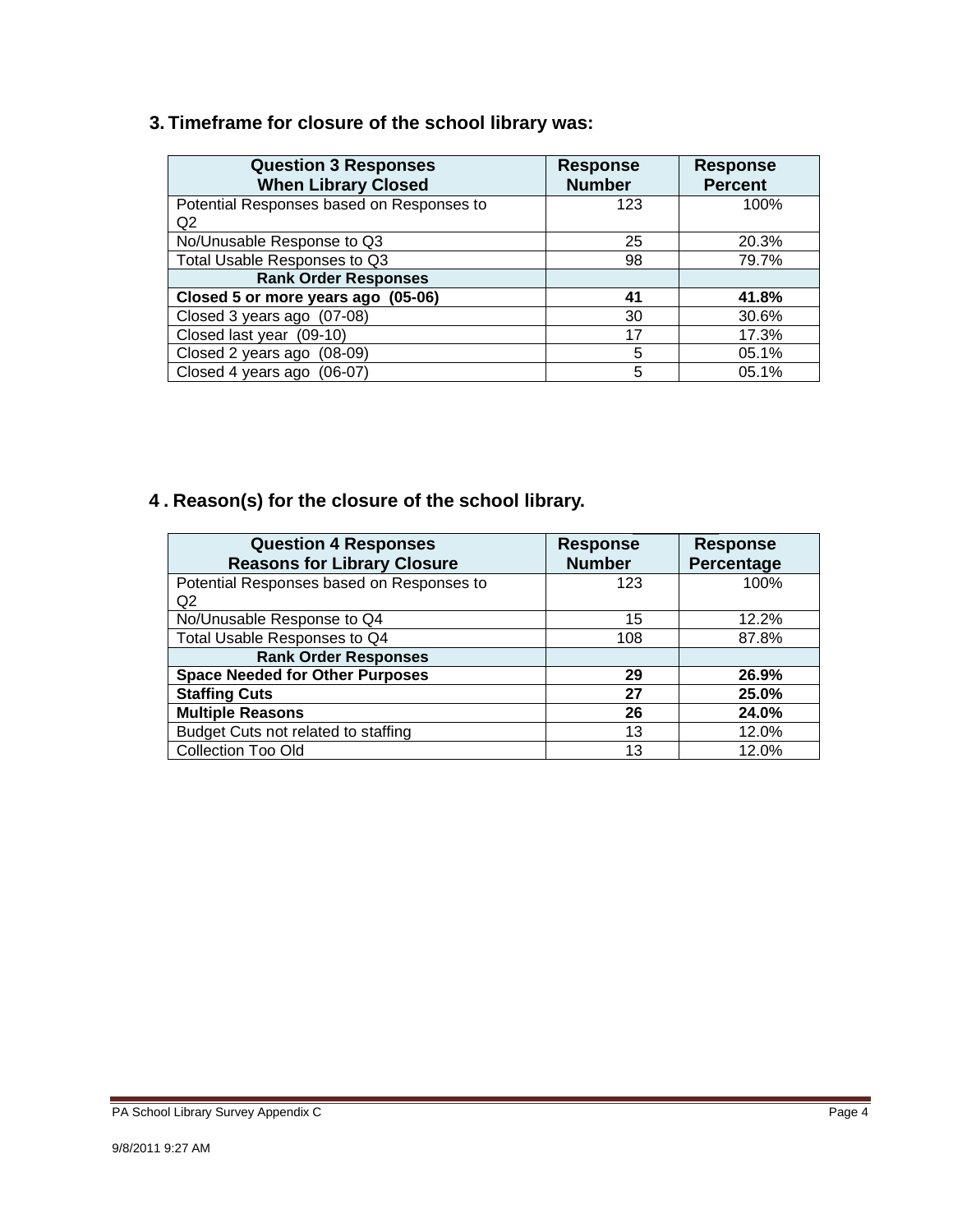### **SECTION TWO: CERTIFICATION OF PROFESSIONAL STAFFING**

**(The ratio of certified school librarians to students)** 

#### **5. The school librarian(s) in this building is:**

- o A certified school librarian whose area of certification is Library Science K-12
- $\circ$  A certified educator serving as a school librarian whose certification does not include Library Science K12
- $\circ$  A certified educator in another content area (i.e., English, Reading, Elementary Education, etc.) who is also certified in Library Science, K-12
- $\circ$  No Library Science K-12 certified librarian serves as a school librarian in this building

| <b>Question 5 Responses</b><br>Library Science, K-12, Certified Librarians                    | <b>Response</b><br><b>Number</b> | <b>Response</b><br><b>Percent</b> |
|-----------------------------------------------------------------------------------------------|----------------------------------|-----------------------------------|
| Potential Responses based on Responses to Q2<br>$(2196-128$ schools with no libraries = 2068) | 2,068                            | 100%                              |
| Usable Responses to Q5                                                                        | 2,068                            | 100%                              |
| <b>Rank Order Responses</b>                                                                   |                                  |                                   |
| One Library Science K-12 Certified Librarian                                                  | 1,847                            | 89.3%                             |
| Two Library Science K-12 Certified Librarians                                                 | 116                              | 05.6%                             |
| No Certified Library Science K-12 Librarian                                                   | 96                               | 04.6%                             |
| Three Library Science K-12 Certified Librarians                                               | 9                                | 00.4%                             |

#### **6. The average number of hours per week the school librarian(s) is assigned to serve as the school librarian in this building.**

| <b>Question 6 Responses</b><br>Ave. Hrs. Per Week Librarian A*                                             | <b>Response</b><br><b>Number</b> | <b>Response</b><br><b>Percent</b> |
|------------------------------------------------------------------------------------------------------------|----------------------------------|-----------------------------------|
| Potential Responses based on Responses to Q2<br>(Library Science K-12 Certified School Librarians = 1,972) | 1,972                            | 100%                              |
| No/Unusable Responses to Q6                                                                                | 341                              | 17.3%                             |
| Total Usable Responses to Q6                                                                               | 1,631                            | 82.7%.                            |
| <b>Rank Order Responses</b>                                                                                |                                  |                                   |
| 36+ Hours per Week                                                                                         | 711                              | 43.6%                             |
| 30-35 Hours per Week                                                                                       | 372                              | 22.8%                             |
| 11-19 Hours per Week                                                                                       | 233                              | 14.3%                             |
| 20-29 Hours per Week                                                                                       | 180                              | 11.0%                             |
| 10 and Under Hours per Week                                                                                | 135                              | 08.2%                             |

#### **\*Incomplete Responses for Librarian B and for Librarian C**

**7. The ratio of certified school librarians to students in this building** 

expressed to calculate a meaningful pattern. Unusable data: Majority of responses not expressed as ratio; not enough responses correctly expressed to calculate a meaningful pattern.<br>PA School Library Survey Appendix C Page 5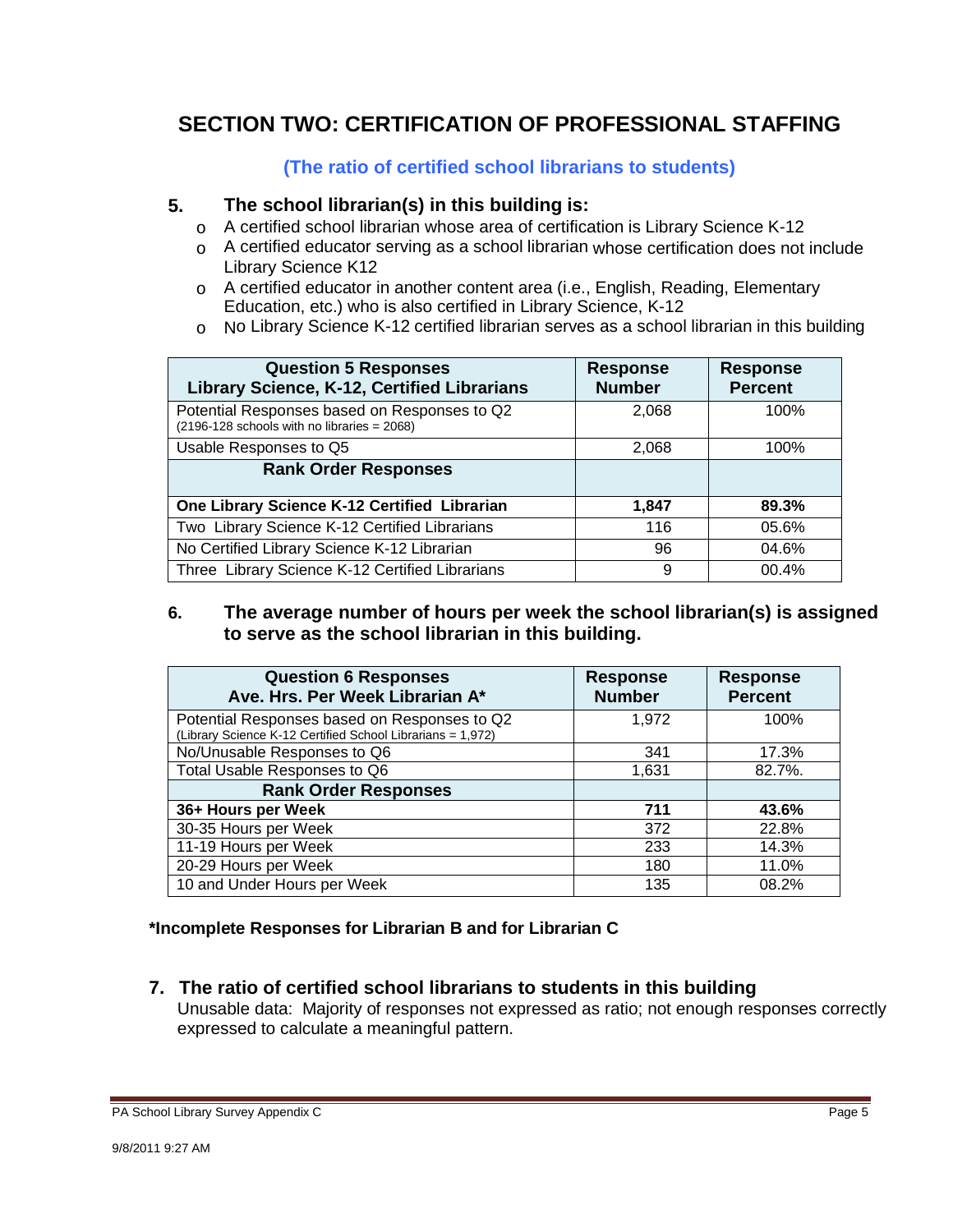**8. This year's professional staffing of Library Science K-12 certified school librarian(s) reflects:** 

| <b>Question 8 Responses Change in</b><br><b>Professional Staffing</b>                                      | <b>Response</b><br><b>Number</b> | <b>Response</b><br><b>Percent</b> |
|------------------------------------------------------------------------------------------------------------|----------------------------------|-----------------------------------|
| Potential Responses based on Responses to Q5<br>(Library Science K-12 Certified School Librarians = 1,972) | 1.972                            | 100%                              |
| No/Unusable Response to Q8<br>(Don't Know = $32$ )                                                         | 41                               | 02.1%                             |
| Total Usable Responses to Q8                                                                               | 1.931                            | 97.9%                             |
| <b>Rank Order Responses</b>                                                                                |                                  |                                   |
| Same as Three Years Ago                                                                                    | 1,694                            | 87.7%                             |
| Decrease from Three Years Ago                                                                              | 176                              | 09.1%                             |
| Increase over Three Years Ago                                                                              | 61                               | 03.2%                             |

**9. For each certified educator serving as a school librarian whose certification does not include K-12 library science, complete the line below. The average number of hours per week this educator(s) is assigned to serve as the school librarian in this building.** 

Unusable data: not enough responses to calculate a meaningful pattern.

### **10.This year's professional staffing of educator(s) certified in another discipline who serve as a school librarian in this building reflects any change**

Unusable data: not enough responses to calculate a meaningful pattern.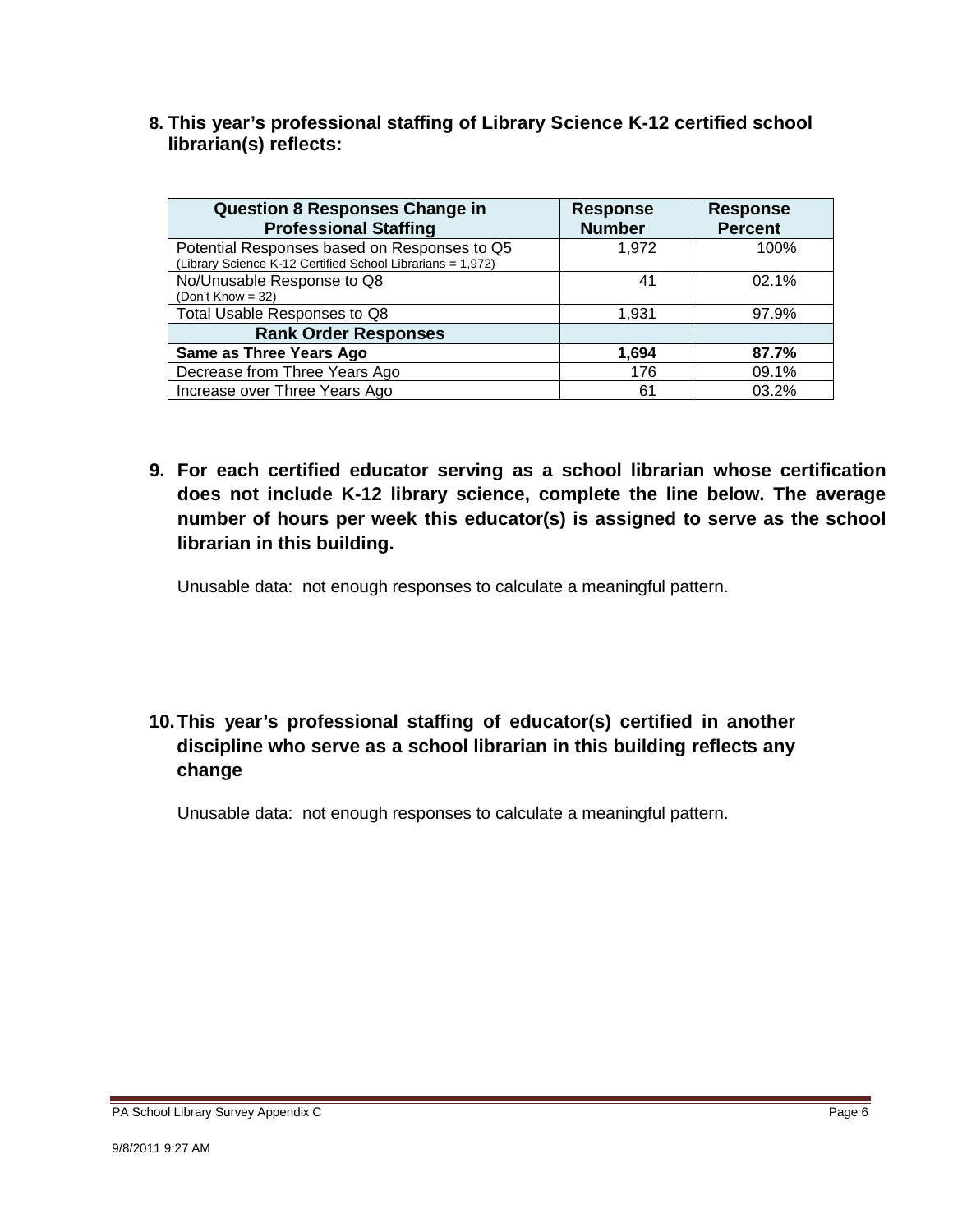### **SECTION THREE: SUPPORT STAFFING**

(The assignment of other support staff to work in school libraries, the number of such other staff, and their qualifications)

Library support staff members assist students and teachers in the library and perform library-related tasks. In answering these questions, support staff must work under the direction of the school librarian (whether certified or not).

|  |  |  |  |  | 11. Number of paid library support staff assigned to this school library. |
|--|--|--|--|--|---------------------------------------------------------------------------|
|--|--|--|--|--|---------------------------------------------------------------------------|

| <b>Question 11 Responses</b><br><b>Paid Support Staff</b> | <b>Response</b><br><b>Number</b> | <b>Response</b><br><b>Percent</b> |
|-----------------------------------------------------------|----------------------------------|-----------------------------------|
| Potential Responses based on                              | 2,068                            | 100%                              |
| Responses to Q11                                          |                                  |                                   |
| No Response to Q11                                        | 10                               | 00.5%                             |
| Total Responses to Q11                                    | 2,058                            | 99.5%                             |
| <b>Rank Order Responses</b>                               |                                  |                                   |
| <b>One Support Staff</b>                                  | 1,238                            | 60.2%                             |
| No Support Staff                                          | 642                              | 31.2%                             |
| <b>Two Support Staff</b>                                  | 144                              | 07.0%                             |
| <b>Three Support Staff</b>                                | 24                               | 01.2%                             |
| Four Support Staff                                        | 6                                | 00.3%                             |
| Five or More Support Staff                                | 4                                | 00.2%                             |

#### **12. Total number of hours per week that library support staff work in this school library. (Combined hours of all paid library support staff.)**

| <b>Question 12 Responses</b><br><b>Support Staff Hours Per Week</b> | <b>Response</b><br><b>Number</b> | <b>Response</b><br><b>Percent</b> |
|---------------------------------------------------------------------|----------------------------------|-----------------------------------|
| Potential Responses based on                                        | 1.416                            | 100%                              |
| Responses to Q11<br>(Paid Staff = $1416$ )                          |                                  |                                   |
| No/Unusable Response to Q12                                         | 62                               | 04.4%                             |
| Total Usable Responses to Q12                                       | 1,354                            | 95.6%                             |
| <b>Rank Order Responses</b>                                         |                                  |                                   |
| 20-39 Hours per Week                                                | 746                              | 55.1%                             |
| 10-19 Hours per Week                                                | 310                              | 22.9%                             |
| 1-9 Hours per Week                                                  | 150                              | 11.1%                             |
| 40-59 Hours per Week                                                | 148                              | 10.9%                             |
| 60-79 Hours per Week                                                | 0                                | $00.0\%$                          |
| 80 Hours or More per Week                                           | Ω                                | 00.0%                             |

PA School Library Survey Appendix C **Page 7**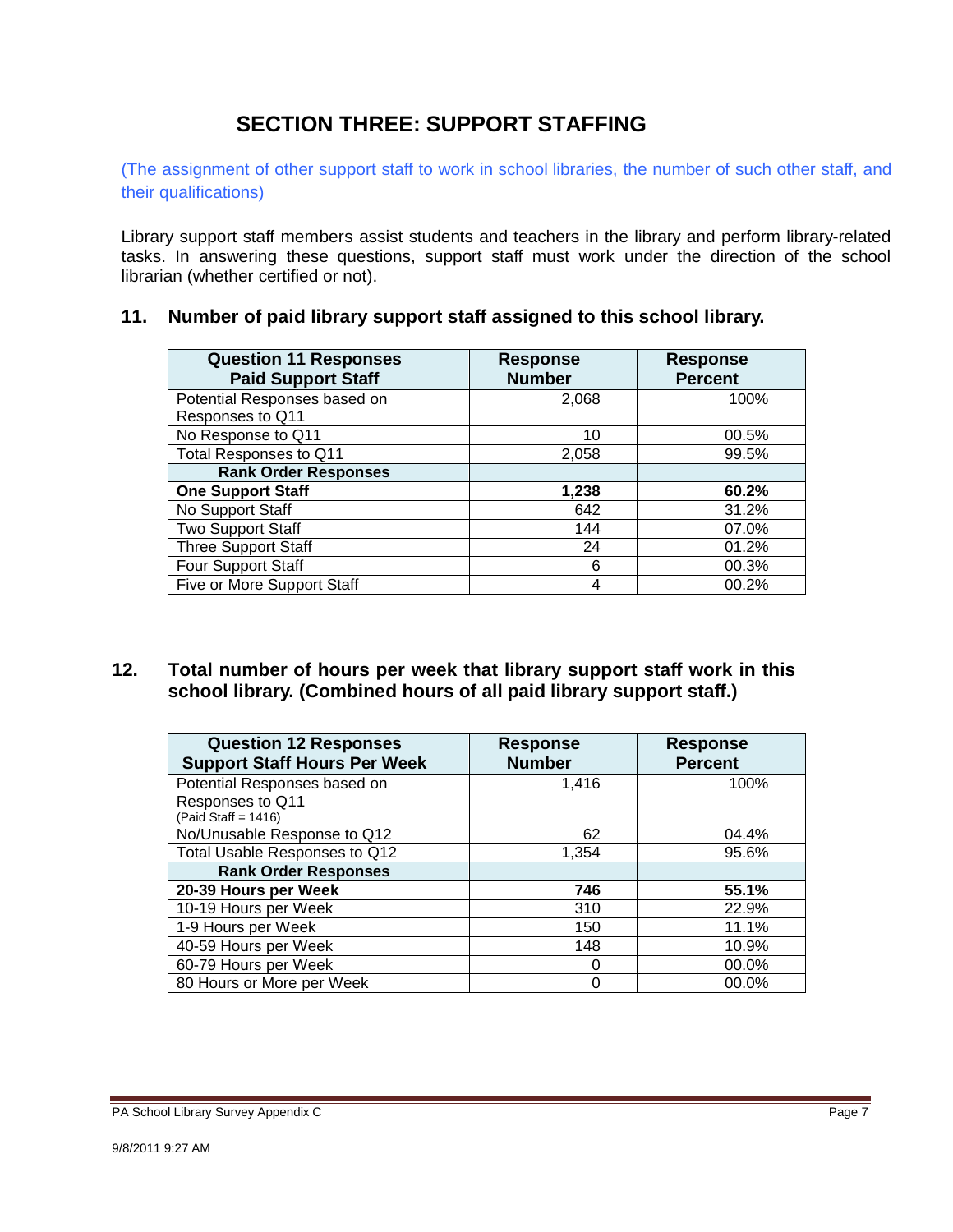**13. The average number of adult volunteers who work in this school library in a typical week.** 

| <b>Question 13 Responses</b><br><b>Adult Volunteers</b> | <b>Response</b><br><b>Number</b> | <b>Response</b><br><b>Percent</b> |
|---------------------------------------------------------|----------------------------------|-----------------------------------|
| Potential Responses based on                            | 2,068                            | 100%                              |
| Responses to Q13                                        |                                  |                                   |
| No Response to Q13                                      | 30                               | 01.5%                             |
| Total Responses to Q13                                  | 2,038                            | 98.5%                             |
| <b>Rank Order Responses</b>                             |                                  |                                   |
| <b>No Adult Volunteers</b>                              | 1,508                            | 74.0%                             |
| 1-10 Volunteers                                         | 494                              | 24.2%                             |
| 11-20 Volunteers                                        | 36                               | 01.8%                             |
| 21-30 Volunteers                                        | 0                                | 00.0%                             |
| 31 or More Volunteers                                   |                                  | 00.0%                             |

**14. The average number of hours per week that volunteers work in this school library(combined total of all volunteers).** 

| <b>Question 14 Responses</b><br><b>Average Hours Support Staff</b>           | <b>Response</b><br><b>Number</b> | <b>Response</b><br><b>Percent</b> |
|------------------------------------------------------------------------------|----------------------------------|-----------------------------------|
| Potential Responses based on<br>Responses to Q13<br>(Adult Volunteers = 530) | 530                              | 100%                              |
| Total Usable Responses to Q14                                                | 650*                             |                                   |
| <b>Rank Order Responses</b>                                                  |                                  |                                   |
| 1-9 Hours per Week                                                           | 468                              | 72.0%                             |
| 10-19 Hours per Week                                                         | 106                              | 16.3%                             |
| 20-29 Hours per Week                                                         | 49                               | 07.5%                             |
| 30-40 Hours per Week                                                         | 18                               | 02.8%                             |
| 41 or More Hours per Week                                                    | 9                                | 01.4%                             |

**\*Some libraries** have more than one volunteer working per week.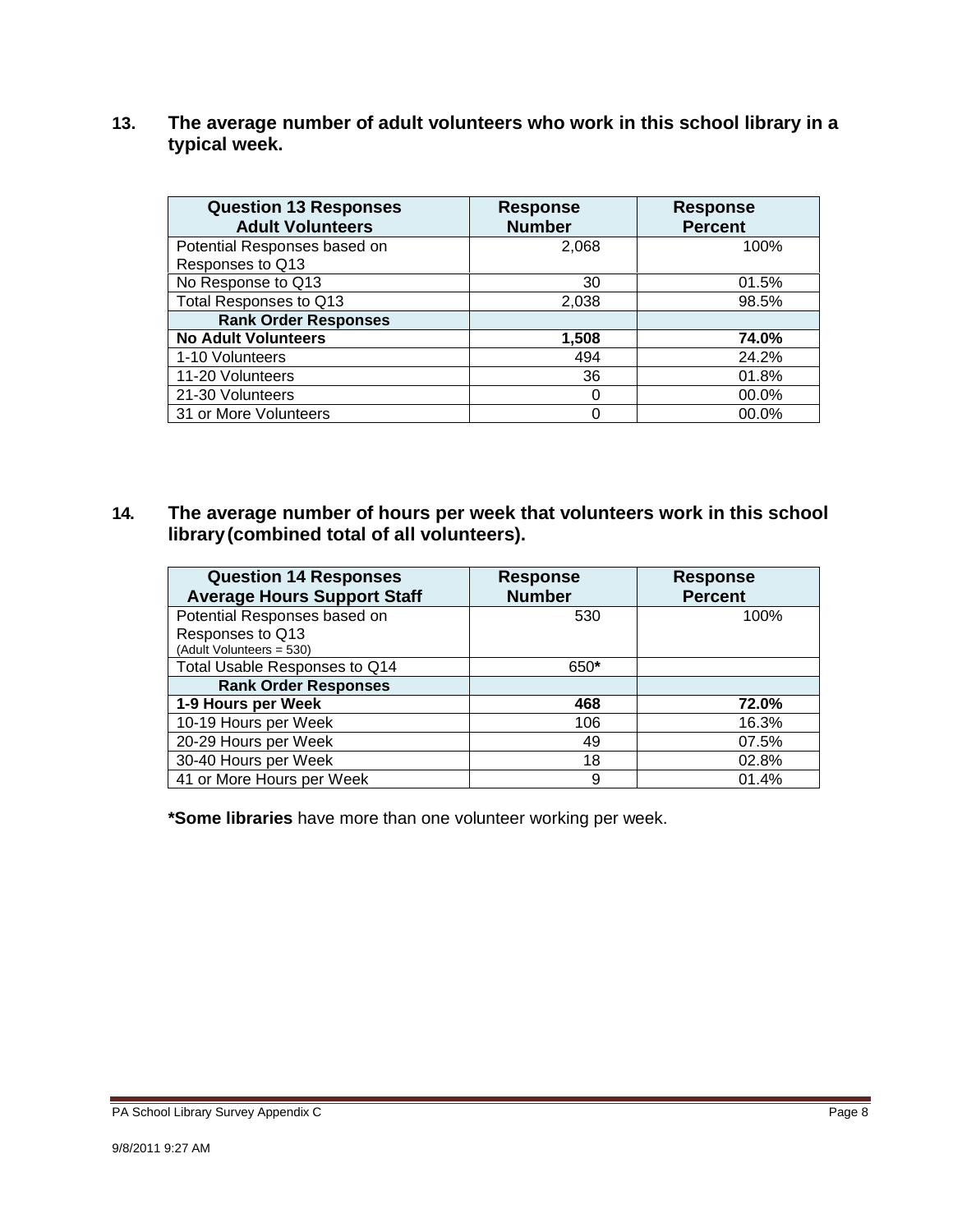## **SECTION FOUR: LIBRARY ACCESS**

(The number of hours that students have access to the school library in their building per day)

**15. The average number of hours per week the school library is open for teachers and students to use and staffed by a certified school librarian.** 

| <b>Question 15 Responses</b>                 | Response      | <b>Response</b> |
|----------------------------------------------|---------------|-----------------|
| <b>Average Hours Library Open</b>            | <b>Number</b> | <b>Percent</b>  |
| <b>Staffed by Librarian</b>                  |               |                 |
| Potential Responses based on Responses to Q2 | 2,068         | 100%            |
| No/Unusable Response to Q15                  | 171           | 08.3%           |
| $(43$ Respondents = 0 hours)                 |               |                 |
| Total Usable Responses to Q15                | 1,897         | 91.7%           |
| <b>Rank Order Responses</b>                  |               |                 |
| 35+Hours per Week                            | 1,039         | 54.8%           |
| 10-19 Hours per Week                         | 267           | 14.1%           |
| 20-29 Hours per Week                         | 248           | 13.1%           |
| 30-34 Hours per Week                         | 190           | 10.0%           |
| 1-9 Hours per Week                           | 153           | 08.0%           |

**16. The average number of hours per week the school library is open for teachers and students to use and staffed by someone other than a certified school librarian.** 

| <b>Question 16 Responses</b><br>Average Hours Library per Week Staffed<br>by Other than Librarian | <b>Response</b><br><b>Number</b> | <b>Response</b><br><b>Percent</b> |
|---------------------------------------------------------------------------------------------------|----------------------------------|-----------------------------------|
| Potential Responses based on Responses to Q16                                                     | 2,068                            | 100%                              |
| No/Unusable Response to Q16                                                                       | 436                              | 21.1%                             |
| Total Usable Responses to Q16                                                                     | 1,632                            | 78.9%                             |
| <b>Rank Order Responses</b>                                                                       |                                  |                                   |
| 0 Hours per Week                                                                                  | 893                              | 54.7%                             |
| 1-9 Hours per Week                                                                                | 377                              | 23.1%                             |
| 10-19 Hours per Week                                                                              | 144                              | 08.8%                             |
| 35+ Hours per Week                                                                                | 90                               | 05.5%                             |
| 20-29 Hours per Week                                                                              | 71                               | 04.4%                             |
| 30-34 Hours per Week                                                                              | 57                               | 03.5%                             |

#### **17. The average number of hours per week the school library is open beyond the student school day.**

| <b>Question 17 Responses</b><br><b>Average Hours Library Open</b><br><b>Beyond Student School Day</b> | <b>Response</b><br><b>Number</b> | <b>Response</b><br><b>Percent</b> |
|-------------------------------------------------------------------------------------------------------|----------------------------------|-----------------------------------|
| Potential Responses based on Responses to Q16                                                         | 2,068                            | 100%                              |
| No/Unusable Response to Q16                                                                           | 14                               | 00.7%                             |
| Total Usable Responses to Q16                                                                         | 2,054                            | 99.3%                             |
| <b>Rank Order Responses</b>                                                                           |                                  |                                   |
| Not Open beyond School Day                                                                            | 1,023                            | 49.8%                             |
| 1-4 Hours per Week                                                                                    | 728                              | 35.4%                             |
| 5-9 Hours per Week                                                                                    | 246                              | 12.0%                             |
| 10-14 Hours per Week                                                                                  | 40                               | 01.9%                             |
| 15+ Hours per Week                                                                                    | 17                               | 00.8%                             |

PA School Library Survey Appendix C **Page 9**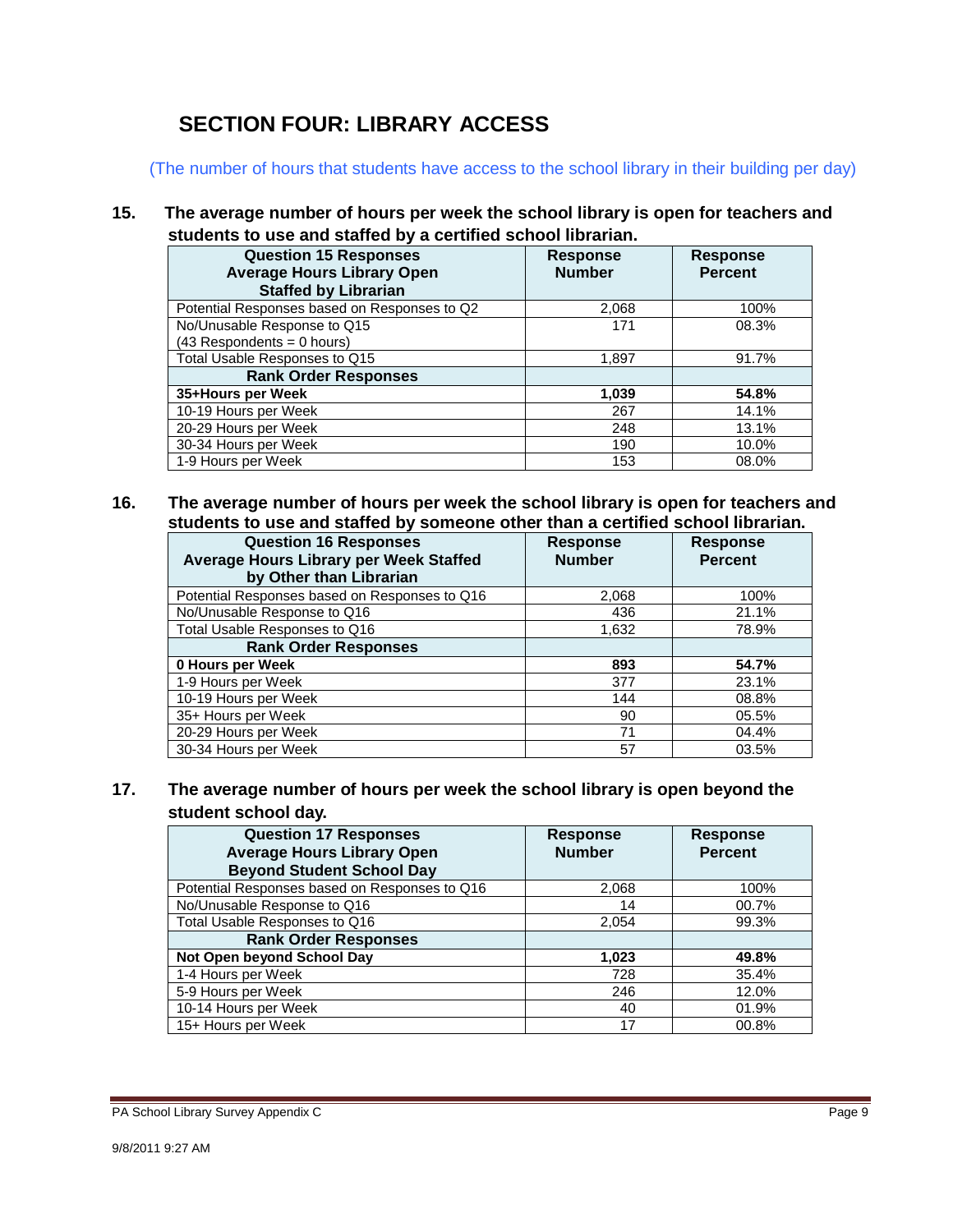## **SECTION FIVE: PRINT AND ELECTRONIC RESOURCES**

(The amount of up-to-date and useful print and electronic resources to which students and teachers have access through school library services)

#### **Print Resources**

#### **18. Number of books in print format in this library.**

| <b>Question 18 Responses</b><br><b>Number of Print Books</b> | <b>Response</b><br><b>Number</b> | <b>Response</b><br><b>Percent</b> |
|--------------------------------------------------------------|----------------------------------|-----------------------------------|
| Potential Responses based on Responses to                    | 2,068                            | 100%                              |
| Q18                                                          |                                  |                                   |
| No/Unusable Response to Q18                                  | 62                               | 03.0%                             |
| Total Usable Responses to Q18                                | 2,006                            | 97.0%                             |
| <b>Rank Order Responses</b>                                  |                                  |                                   |
| 10,001-15,000 Books                                          | 729                              | 36.3%                             |
| 5,001-10,000 Books                                           | 534                              | 26.6%                             |
| 15,001-20,000 Books                                          | 395                              | 19.7%                             |
| 20,001-25,000 Books                                          | 157                              | 07.8%                             |
| 1,001-5,000 Books                                            | 110                              | 05.5%                             |
| 25,001-30,000 Books                                          | 49                               | 02.4%                             |
| 30,000-35,000 Books                                          | 19                               | 00.9%                             |
| Under 1,000 Books                                            | 7                                | 00.3%                             |
| 35,000+ Books                                                | 6                                | 00.3%                             |

#### **19. 19. Number of books in print format per student.**

| <b>Question 19 Responses</b><br><b>Number of Print Books</b><br>per Student | <b>Response</b><br><b>Number</b> | <b>Response</b><br><b>Percent</b> |
|-----------------------------------------------------------------------------|----------------------------------|-----------------------------------|
| Potential Responses based on Responses to                                   | 2,006                            | 100%                              |
| Q18                                                                         |                                  |                                   |
| No/Unusable Response to Q19                                                 | 217                              | 10.8%                             |
| Total Usable Responses to Q19                                               | 1,789                            | 89.2%                             |
| <b>Rank Order Responses</b>                                                 |                                  |                                   |
| 16-20 Print Books per Student                                               | 363                              | 20.3%                             |
| 21-25 Print books per Student                                               | 319                              | 17.8%                             |
| 26-30 Print Books per student                                               | 282                              | 15.8%                             |
| 11-15 Print Books per Student                                               | 248                              | 13.9%                             |
| 31-35 Print Books per Student                                               | 191                              | 10.7%                             |
| 6-10 Print Books per Student                                                | 170                              | 09.5%                             |
| 36-40 Print Books per Student                                               | 113                              | 06.3%                             |
| 41-45 Print Books per Student                                               | 68                               | 03.8%                             |
| 1-5 Print Books per Student                                                 | 35                               | 02.0%                             |

PA School Library Survey Appendix C **PA School Library Survey Appendix C** Page 10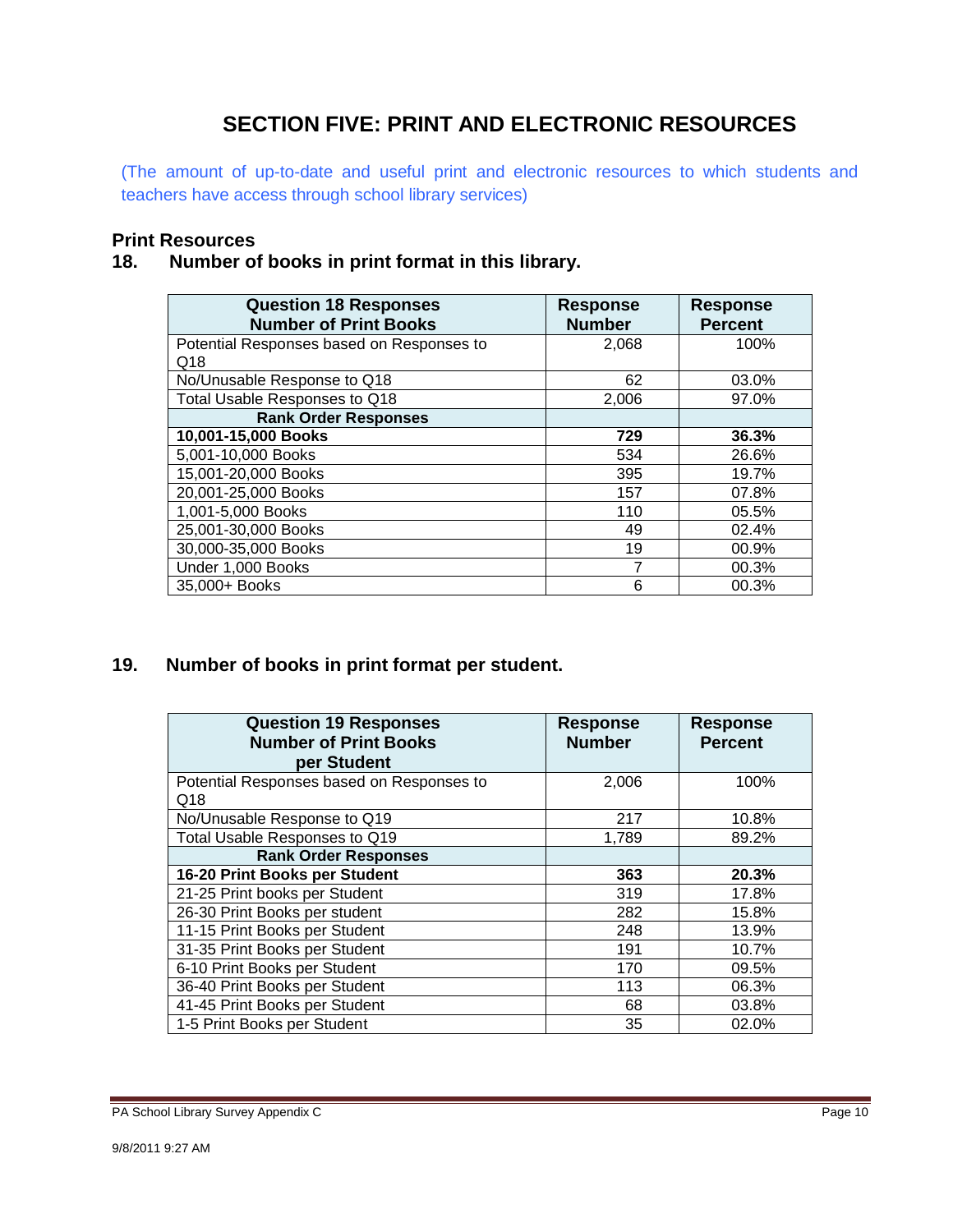**20. Number of current print and newspaper magazine subscriptions for this library.** 

| <b>Question 20 Responses</b>                  | <b>Response</b> | <b>Response</b> |
|-----------------------------------------------|-----------------|-----------------|
| <b>Newspaper &amp; Magazine Subscriptions</b> | <b>Number</b>   | <b>Percent</b>  |
| Potential Responses based on Responses to     | 2,068           | 100%            |
| Q20                                           |                 |                 |
| No/Unusable Response to Q20                   | 116             | 05.6%           |
| Total Usable Responses to Q20                 | 1,965           | 94.4%           |
| <b>Rank Order Responses</b>                   |                 |                 |
| 1-10 Subscriptions                            | 649             | 33.0%           |
| 11-20 Subscriptions                           | 529             | 26.9%           |
| 0 Subscriptions                               | 267             | 13.6%           |
| 21-30 Subscriptions                           | 256             | 13.0%           |
| 31-40 Subscriptions                           | 122             | 06.2%           |
| 41-50 Subscriptions                           | 63              | 03.2%           |
| 51-60 Subscriptions                           | 33              | 01.7%           |
| 61-70 Subscriptions                           | 21              | 01.1%           |
| 71-80 Subscriptions                           | 15              | 00.7%           |
| 81-90 Subscriptions                           | 4               | 00.2%           |
| 90-100 Subscriptions                          | 4               | 00.2%           |
| 101+ Subscriptions                            | $\mathfrak{p}$  | 00.1%           |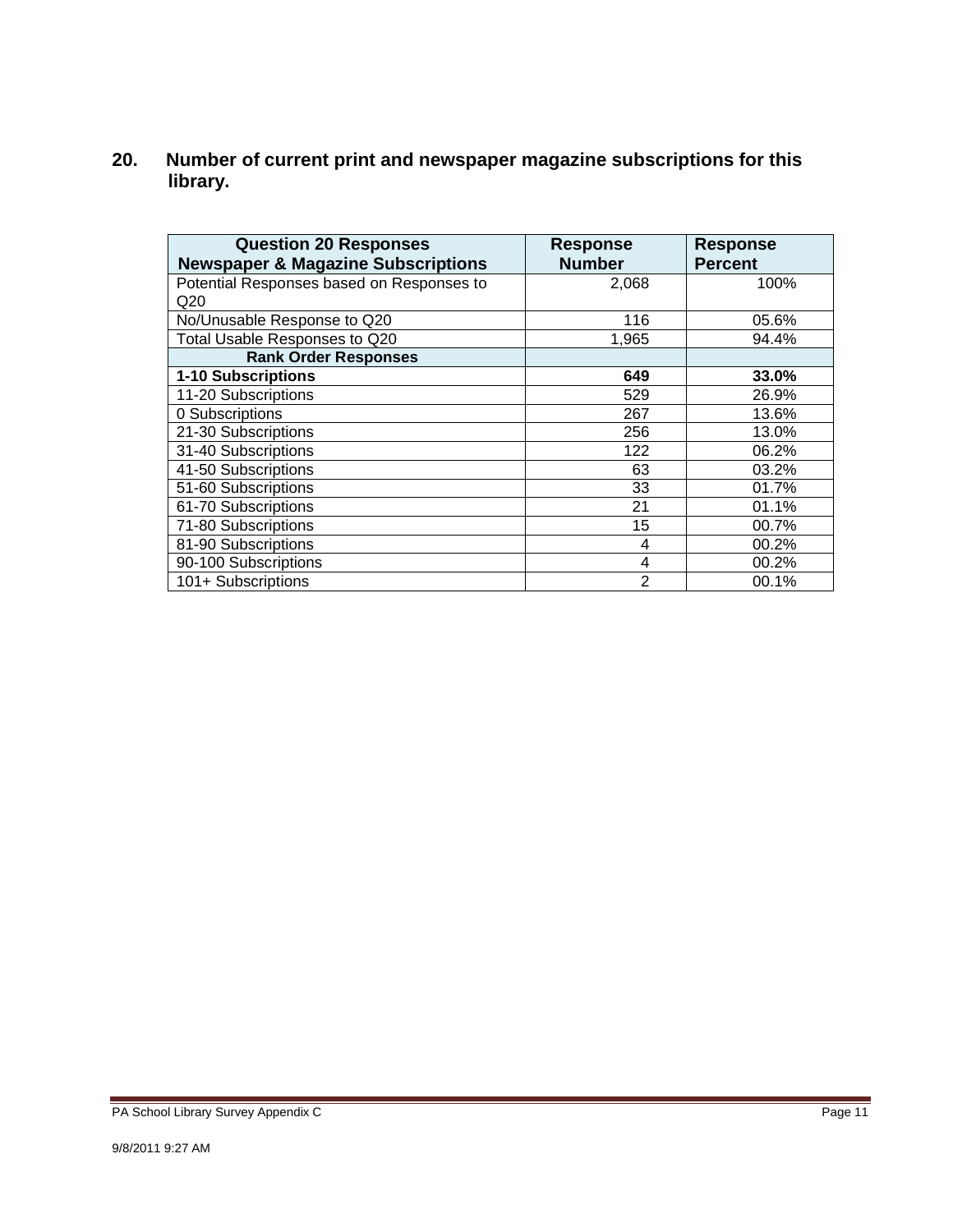#### **Electronic Resources**

**21. Number of licensed, web-based, informational databases that students can access excluding POWER Library resources.** 

| <b>Question 21 Responses</b><br><b>Licensed Web-Based Databases</b> | <b>Response</b><br><b>Number</b> | <b>Response</b><br><b>Percent</b> |
|---------------------------------------------------------------------|----------------------------------|-----------------------------------|
| Potential Responses Based on Responses to<br>Q <sub>21</sub>        | 2,068                            | 100%                              |
| Total Usable Responses to Q21                                       | $2,176*$                         |                                   |
| <b>Rank Order Responses</b>                                         |                                  |                                   |
| 1-5 Databases                                                       | 1,014                            | 46.6%                             |
| 0 Databases                                                         | 606                              | 27.8%                             |
| 6-10 Databases                                                      | 346                              | 15.9%                             |
| 11-20 Databases                                                     | 133                              | 06.1%                             |
| 31+ Databases                                                       | 39                               | 01.8%                             |
| 21-30 Databases                                                     | 38                               | 01.7%                             |

**\*Some schools with no libraries provide access to databases** 

**22. Number of eBooks available excluding POWER Library resources or resources supplied outside of your District.** 

| <b>Question 22 Responses</b><br>eBooks    | <b>Response</b><br><b>Number</b> | <b>Response</b><br><b>Percent</b> |
|-------------------------------------------|----------------------------------|-----------------------------------|
| Potential Responses Based on Responses to | 2,068                            | 100%                              |
| Q <sub>22</sub>                           |                                  |                                   |
| No/Unusable Response to Q22               | 79                               | 03.8%                             |
| Total Usable Responses to Q22             | 1,989                            | 96.2%                             |
| <b>Rank Order Responses</b>               |                                  |                                   |
| 0 eBooks                                  | 1,509                            | 75.9%                             |
| 11-250 eBooks                             | 310                              | 15.6%                             |
| 1-10 eBooks                               | 115                              | 05.8%                             |
| 251-499 eBooks                            | 30                               | 01.5%                             |
| 500-1000 eBooks                           | 19                               | 01.0%                             |
| 1001-4999 eBooks                          | $3^*$                            | 00.2%                             |
| 10,001-15,000 eBooks                      | $2^*$                            | 00.1%                             |
| 5000-10,000 eBooks                        | $1*$                             | 00.0%                             |

#### **\*Included in licensed databases.**

PA School Library Survey Appendix C **Page 12**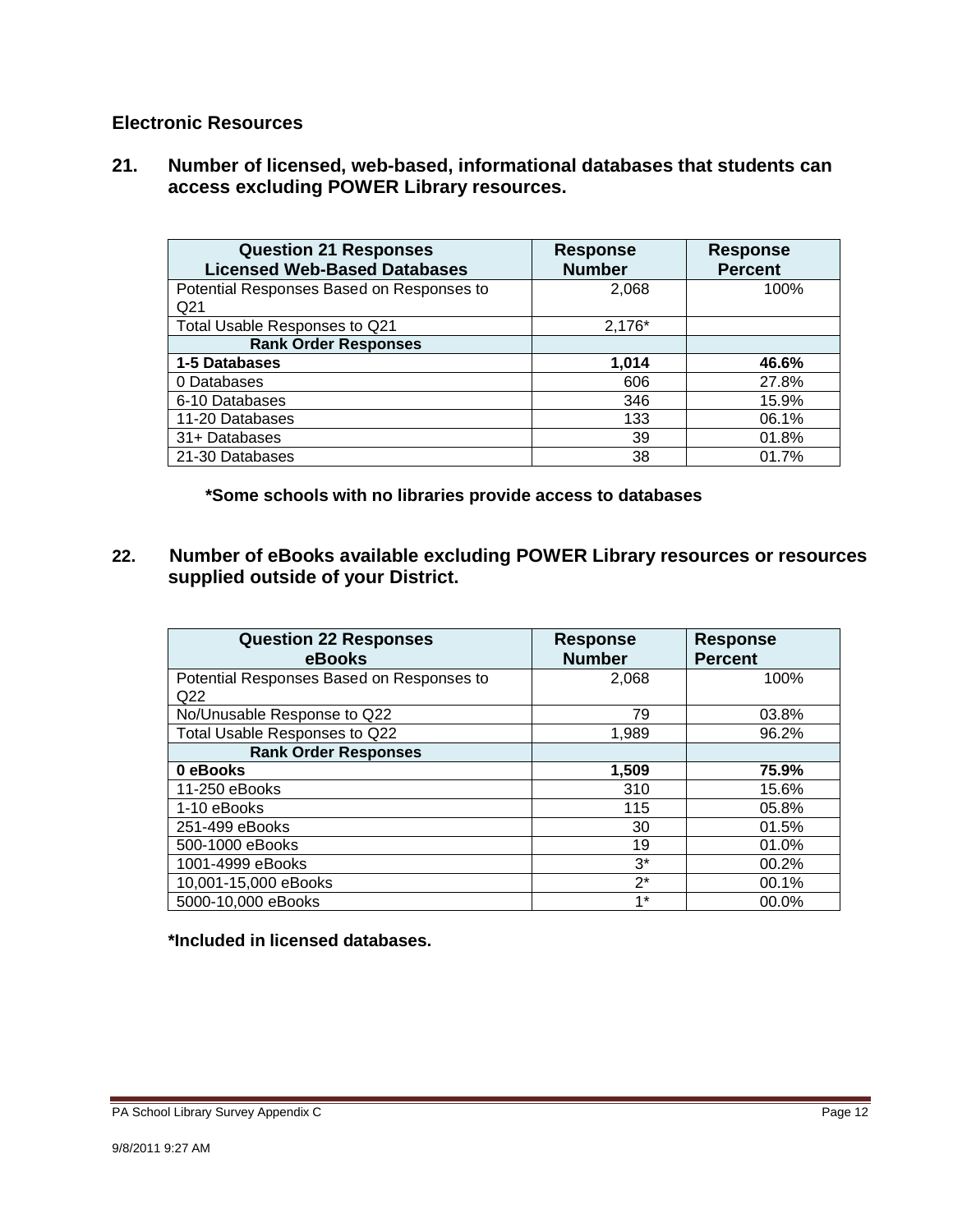**23. Number of video materials (i.e., VHS Cassettes, DVDs) available for use in this library.** 

| <b>Question 23 Responses</b><br><b>Video Materials</b> | <b>Response</b><br><b>Number</b> | <b>Response</b><br><b>Percent</b> |
|--------------------------------------------------------|----------------------------------|-----------------------------------|
| Potential Responses based on                           | 2,068                            | 100%                              |
| Responses to Q23                                       |                                  |                                   |
| No/Unusable Response to Q23                            | 75                               | 03.6%                             |
| Total Usable Responses to Q23                          | 1,993                            | 96.4%                             |
| <b>Rank Order Response</b>                             |                                  |                                   |
| 100-499 Video Materials                                | 809                              | 40.6%                             |
| 1-99 Video Materials                                   | 491                              | 24.6%                             |
| 0 Video Materials                                      | 338                              | 17.0%                             |
| 500-999 Video Materials                                | 248                              | 12.4%                             |
| 1000-1999 Video Materials                              | 86                               | 04.3%                             |
| Digital Only Video Materials                           | 12                               | 00.6%                             |
| 2000-9999 Video Materials                              |                                  | 00.4%                             |
| 10,000+ Video Materials                                | 2                                | 00.1%                             |

**24. Number of audio materials (i.e., Audio books, CDs, music on tape) available for use in this library.** 

| <b>Question 24 Responses</b><br><b>Audio Materials</b> | <b>Response</b><br><b>Number</b> | <b>Response</b><br><b>Percent</b> |
|--------------------------------------------------------|----------------------------------|-----------------------------------|
| Potential Responses based on                           | 2,068                            | 100%                              |
| Responses to Q24                                       |                                  |                                   |
| No/Unusable Response to Q24                            | 63                               | 03.0%                             |
| Total Usable Responses to Q24                          | 2,005                            | 97.0%                             |
| <b>Rank Order Responses</b>                            |                                  |                                   |
| 1-99 Audio Materials                                   | 1,027                            | 51.2%                             |
| 0 Audio Materials                                      | 665                              | 33.2%                             |
| 100-499 Audio Materials                                | 288                              | 14.4%                             |
| 500-999 Audio Materials                                | 10                               | 00.5%                             |
| Digital Only Audio Materials                           | 10                               | 00.5%                             |
| 1000-1999 Audio Materials                              |                                  | 00.2%                             |
| 2000+ Audio Materials                                  |                                  |                                   |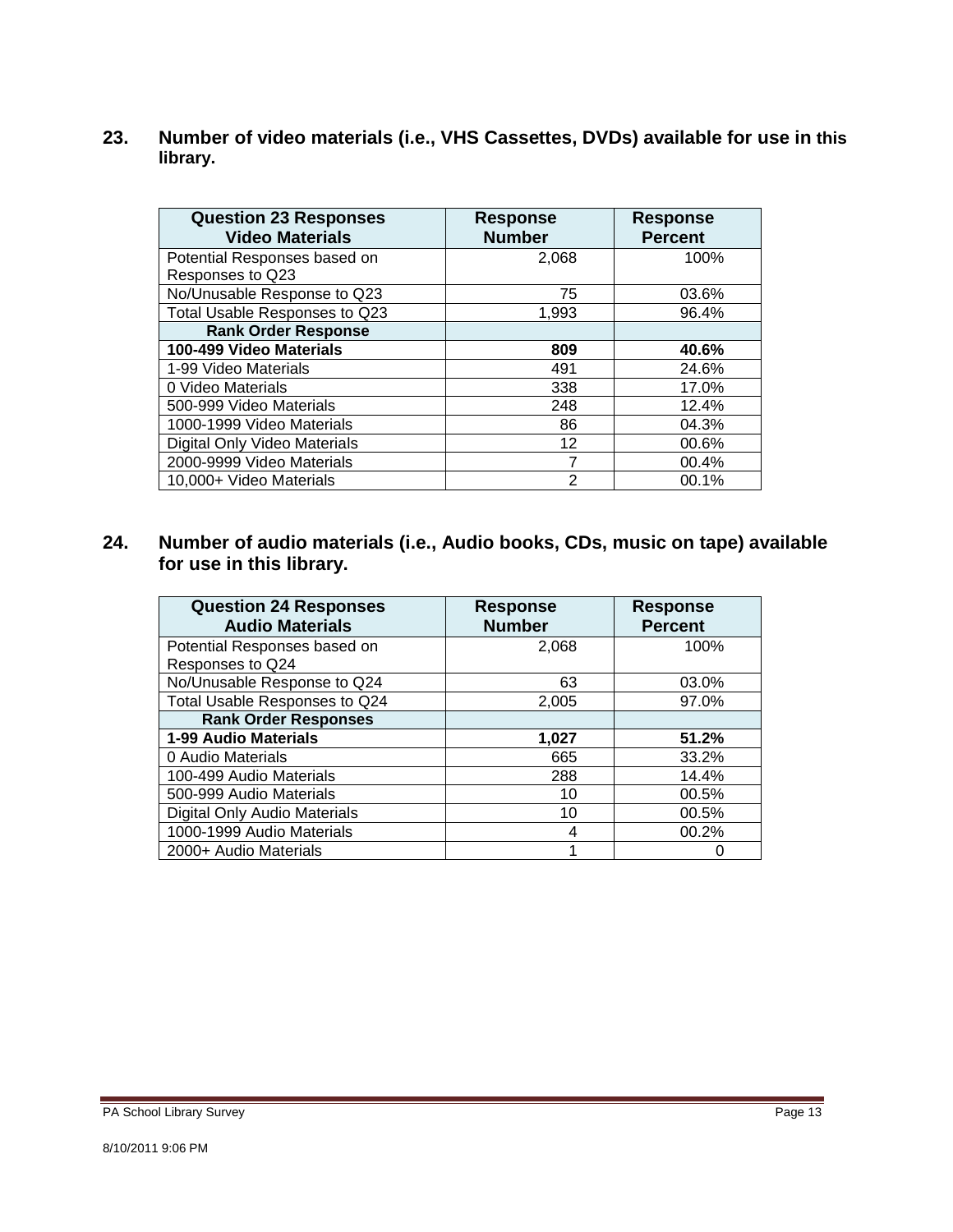#### **Automated/Online Catalog**

**25. This school library has an automated/online catalog that students and teachers can access anywhere inside the school building.** 

| <b>Question 25 Responses</b><br><b>Automated/Online Catalog</b><br><b>Accessible in School</b> | <b>Response</b><br><b>Number</b> | <b>Response</b><br><b>Percent</b> |
|------------------------------------------------------------------------------------------------|----------------------------------|-----------------------------------|
| Potential Responses based on<br>Responses to Q25                                               | 2.068                            | 100%                              |
| No/Unusable Response to Q25                                                                    | 17                               | 00.8%                             |
| Total Usable Responses to Q25                                                                  | 2,051                            | 99.2%                             |
| <b>Rank Order Responses</b>                                                                    |                                  |                                   |
| Yes, Can Access in School                                                                      | 1.874                            | 91.4%                             |
| No, Cannot Access in School                                                                    | 177                              | 08.6%                             |

**26. This school library has an automated/online catalog that students, teachers, and parents can access remotely from outside the school building.** 

| <b>Question 26 Responses</b><br><b>Automated/Online Catalog</b><br><b>Accessible Remotely</b> | <b>Response</b><br><b>Number</b> | <b>Response</b><br><b>Percent</b> |
|-----------------------------------------------------------------------------------------------|----------------------------------|-----------------------------------|
| Potential Responses based on                                                                  | 2,068                            | 100%                              |
| Responses to Q26                                                                              |                                  |                                   |
| No/Unusable Response to Q26                                                                   | 17                               | 00.8%                             |
| Total Usable Responses to Q26                                                                 | 2,051                            | 99.2%                             |
| <b>Rank Order Responses</b>                                                                   |                                  |                                   |
| Yes, Can Access Remotely                                                                      | 1.419                            | 69.2%                             |
| No, Cannot Access Remotely                                                                    | 632                              | 30.8%                             |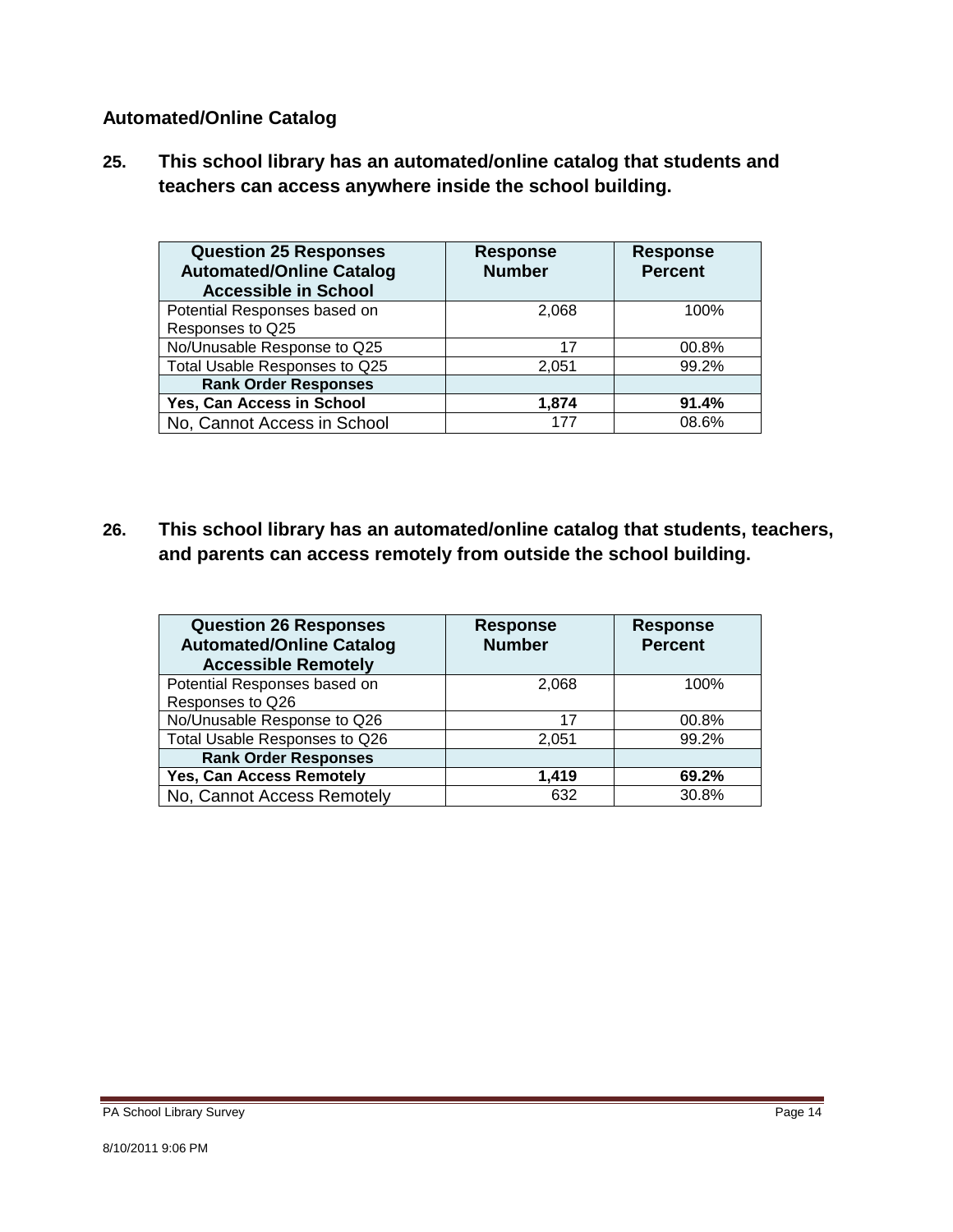### **SECTION SIX: AGE AND CONDITION OF COLLECTION**

(The average age and condition of books and technology in school libraries)

#### **Age of Print Resources**

 **27. Average age of the print book collection in this library.** 

| <b>Question 27 Responses</b><br><b>Average Age of Print Books</b> | <b>Response</b><br><b>Number</b> | <b>Response</b><br><b>Percent</b> |
|-------------------------------------------------------------------|----------------------------------|-----------------------------------|
| Potential Responses based on<br>Responses to Q27                  | 2,068                            | 100%                              |
| No/Unusable Response to Q27<br>(Data Unavailable = 164)           | 446                              | 21.6%                             |
| Total Usable Responses to Q27                                     | 1.622                            | 78.4%                             |
| <b>Rank Order Responses</b>                                       |                                  |                                   |
| 1990-1994                                                         | 545                              | 33.6%                             |
| 1995-1999                                                         | 428                              | 26.4%                             |
| 1985-1989                                                         | 389                              | 24.0%                             |
| 1980-1984                                                         | 181                              | 11.2%                             |
| 1975-1979                                                         | 69                               | 04.3%                             |
| 1970-1974                                                         | 10                               | 00.6%                             |

#### **28. Average age of print book collection in this library classified in the Dewey Decimal 600 section**.

| <b>Question 28 Responses</b><br><b>Average Age of Print Books</b><br>in Dewey 600s | <b>Response</b><br><b>Number</b> | <b>Response</b><br><b>Percent</b> |
|------------------------------------------------------------------------------------|----------------------------------|-----------------------------------|
| Potential Responses based on<br>Responses to Q28                                   | 2,068                            | 100%                              |
| No/Unusable Response to Q28<br>(Data Unavailable = 204)                            | 299                              | 14.5%                             |
| Total Usable Responses to Q28                                                      | 1,769                            | 85.5%                             |
| <b>Rank Order Responses</b>                                                        |                                  |                                   |
| 1995-1999                                                                          | 548                              | 31.0%                             |
| 1990-1994                                                                          | 491                              | 27.7%                             |
| 1985-1989                                                                          | 302                              | 17.1%                             |
| 2000 and Newer                                                                     | 202                              | 11.4%                             |
| 1980-1984                                                                          | 167                              | 09.4%                             |
| 1975-1979                                                                          | 51                               | 02.9%                             |
| 1970-1974                                                                          | 8                                | 00.5%                             |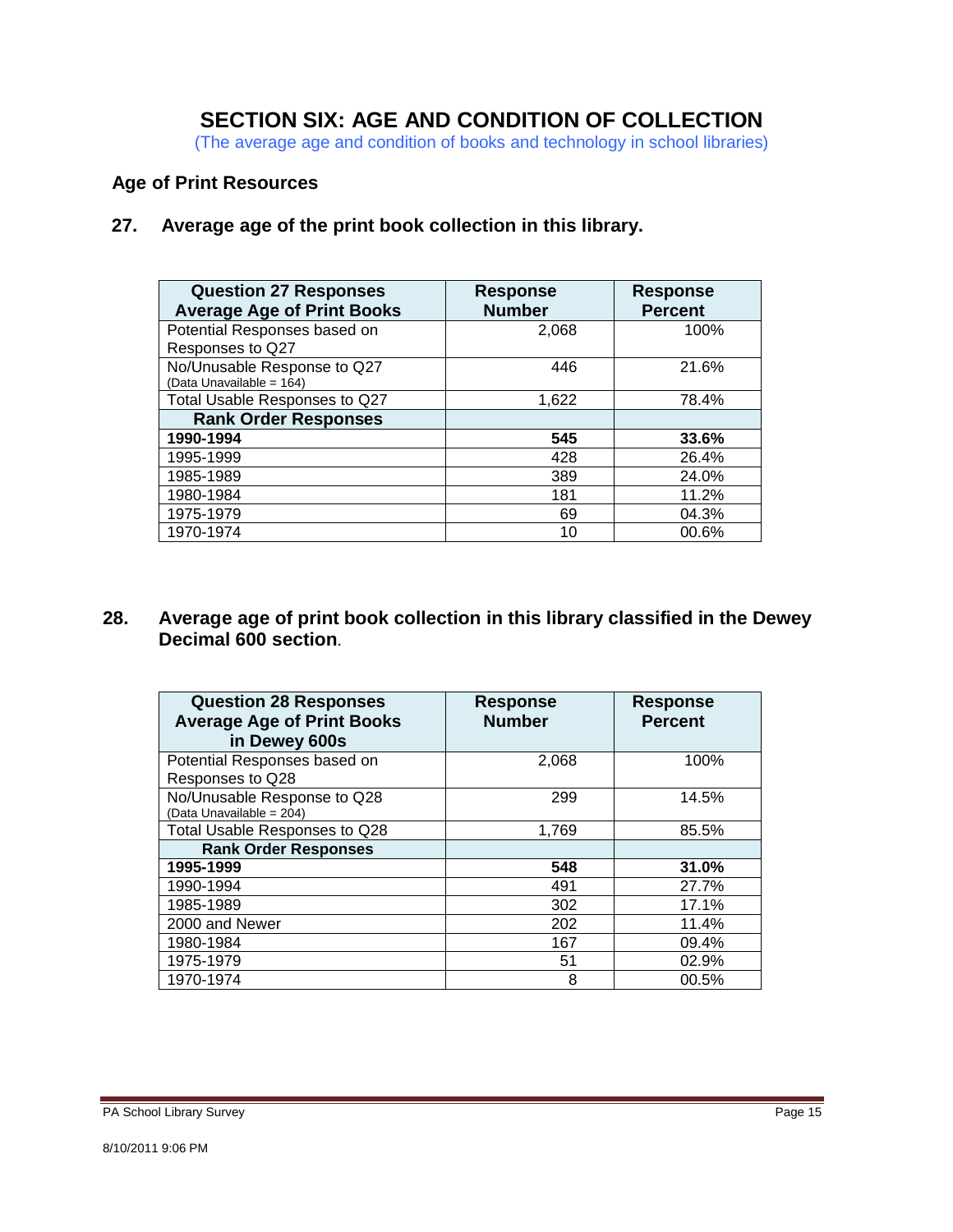### **Age of Audiovisual Resources**

| 29. Average age of the video materials (i.e., VHS Cassettes, DVDs) in this library. |  |  |  |
|-------------------------------------------------------------------------------------|--|--|--|
|                                                                                     |  |  |  |

| <b>Question 29 Responses</b><br><b>Average Age of Video Materials</b> | <b>Response</b><br><b>Number</b> | <b>Response</b><br><b>Percent</b> |
|-----------------------------------------------------------------------|----------------------------------|-----------------------------------|
| Potential Responses based on                                          | 1,655                            | 100%                              |
| Responses to Q23                                                      |                                  |                                   |
| No/Unusable Response to Q29                                           | 552                              | 33.3%                             |
| Total Usable Responses to Q29                                         | 1,103                            | 66.7%                             |
| <b>Rank Order Responses</b>                                           |                                  |                                   |
| 1995-1999                                                             | 457                              | 41.4%                             |
| 1990-1994                                                             | 305                              | 27.6%                             |
| 2000 and newer                                                        | 257                              | 23.3%                             |
| 1985-1989                                                             | 55                               | 05.0%                             |
| 1980-1984                                                             | 25                               | 02.3%                             |
| 1975-1979                                                             |                                  | 00.4%                             |

#### $30.$ **30. Average age of the audio materials (i.e., audio books, CDs, music on tape)**

| <b>Question 30 Responses</b><br><b>Average Age of Audio Materials</b> | <b>Response</b><br><b>Number</b> | <b>Response</b><br><b>Percent</b> |
|-----------------------------------------------------------------------|----------------------------------|-----------------------------------|
| Potential Responses based on                                          | 1.340                            | 100%                              |
| Responses to Q24                                                      |                                  |                                   |
| No/Unusable Response to Q30                                           | 493                              | 36.8%                             |
| (Data Unavailable = 877)                                              |                                  |                                   |
| Total Usable Responses to Q30                                         | 847                              | 63.2%                             |
| <b>Rank Order Responses</b>                                           |                                  |                                   |
| 2000 and newer                                                        | 387                              | 45.7%                             |
| 1995-1999                                                             | 239                              | 28.2%                             |
| 1990-1994                                                             | 134                              | 15.8%                             |
| 1985-1989                                                             | 65                               | 07.7%                             |
| 1980-1984                                                             | 19                               | 02.2%                             |
| 1975-1979                                                             | 3                                | 00.4%                             |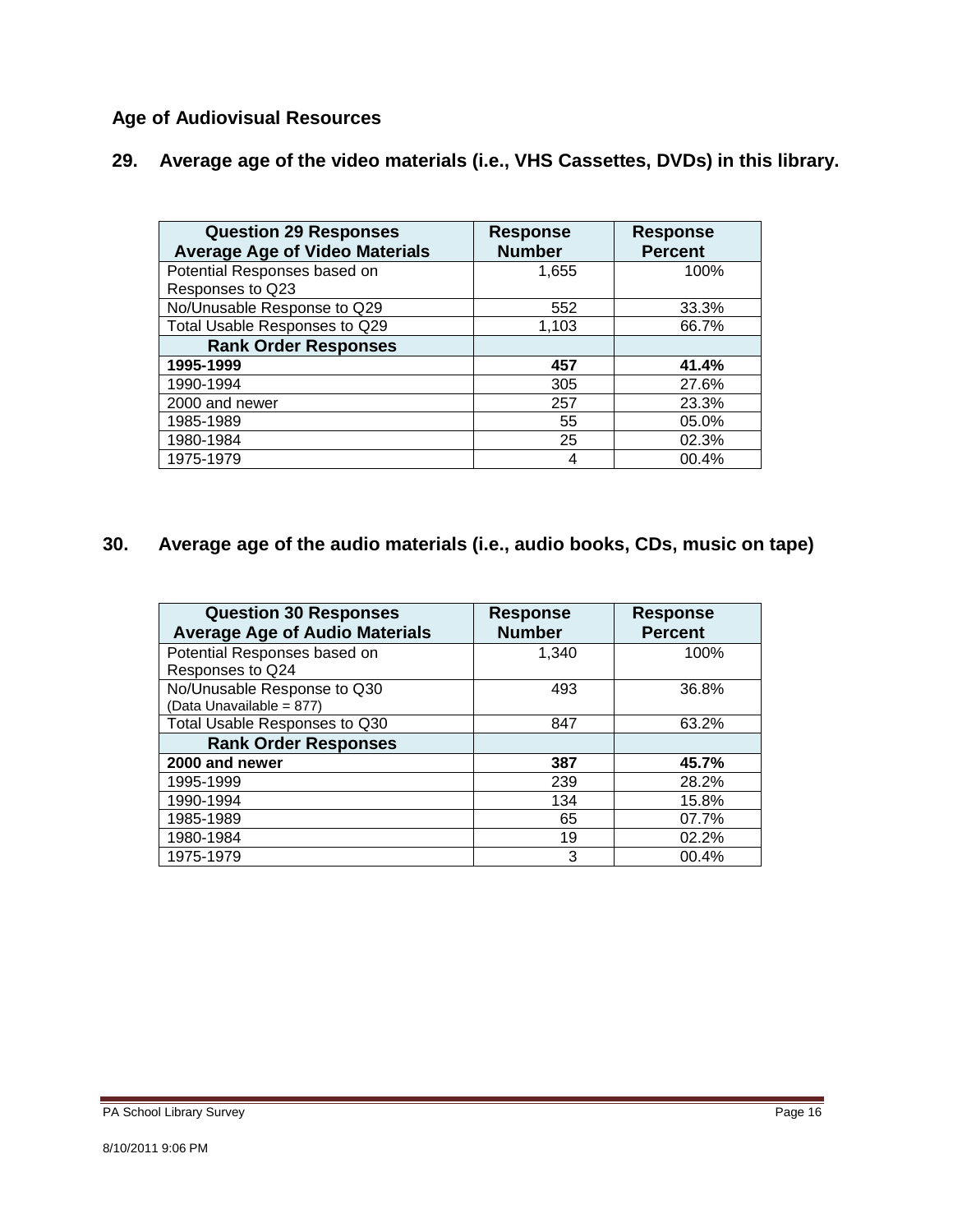**31. Number of district-funded licensed productivity tools students can access to create projects (i.e., Microsoft Word, Microsoft Excel, Microsoft PowerPoint, Inspiration, Kidspiration, Adobe Creative Products, Camtasia, or similar tools.)** 

| <b>Question 31 Responses</b><br><b>Student Access to District-</b><br><b>Licensed Productivity Tools</b> | <b>Response</b><br><b>Number</b> | <b>Response</b><br><b>Percent</b> |
|----------------------------------------------------------------------------------------------------------|----------------------------------|-----------------------------------|
| Potential Responses based on                                                                             | 2,068                            | 100%                              |
| Responses to Q31                                                                                         |                                  |                                   |
| No Tools Responses                                                                                       | 51                               | 02.5%                             |
| No/Unusable Response to Q31                                                                              | 53                               | 02.6%                             |
| Total Usable Responses to Q31                                                                            | 1,964                            | 95.0%                             |
| <b>Rank Order Responses</b>                                                                              |                                  |                                   |
| 4-6 Tools                                                                                                | 705                              | 35.9%                             |
| 10+ Tools                                                                                                | 600                              | 30.5%                             |
| 7-9 Tools                                                                                                | 382                              | 19.5%                             |
| 1-3 Tools                                                                                                | 277                              | 14.1%                             |

**32. Considering the school district's filtering software, are students able to access and utilize web-based productivity/collaboration tools (i.e., wikis, blogs, Google Docs, OpenOffice, Audacity, or similar tools) via the school network?** 

| <b>Question 32 Responses</b><br><b>Access &amp; Use Web-Based</b><br><b>Productivity/Collaboration Tools</b> | <b>Response</b><br><b>Number</b> | <b>Response</b><br><b>Percent</b> |
|--------------------------------------------------------------------------------------------------------------|----------------------------------|-----------------------------------|
| Potential Responses based on                                                                                 | 2,068                            | 100%                              |
| Responses to Q32                                                                                             |                                  |                                   |
| No/Unusable Response to Q32                                                                                  | 34                               | 01.6%                             |
| Total Usable Responses to Q32                                                                                | 2,034                            | 98.4%                             |
| <b>Rank Order Responses</b>                                                                                  |                                  |                                   |
| <b>Limited Access</b>                                                                                        | 1,628                            | 80.0%                             |
| No Access                                                                                                    | 224                              | 11.0%                             |
| <b>Unlimited Access</b>                                                                                      | 182                              | 08.9%                             |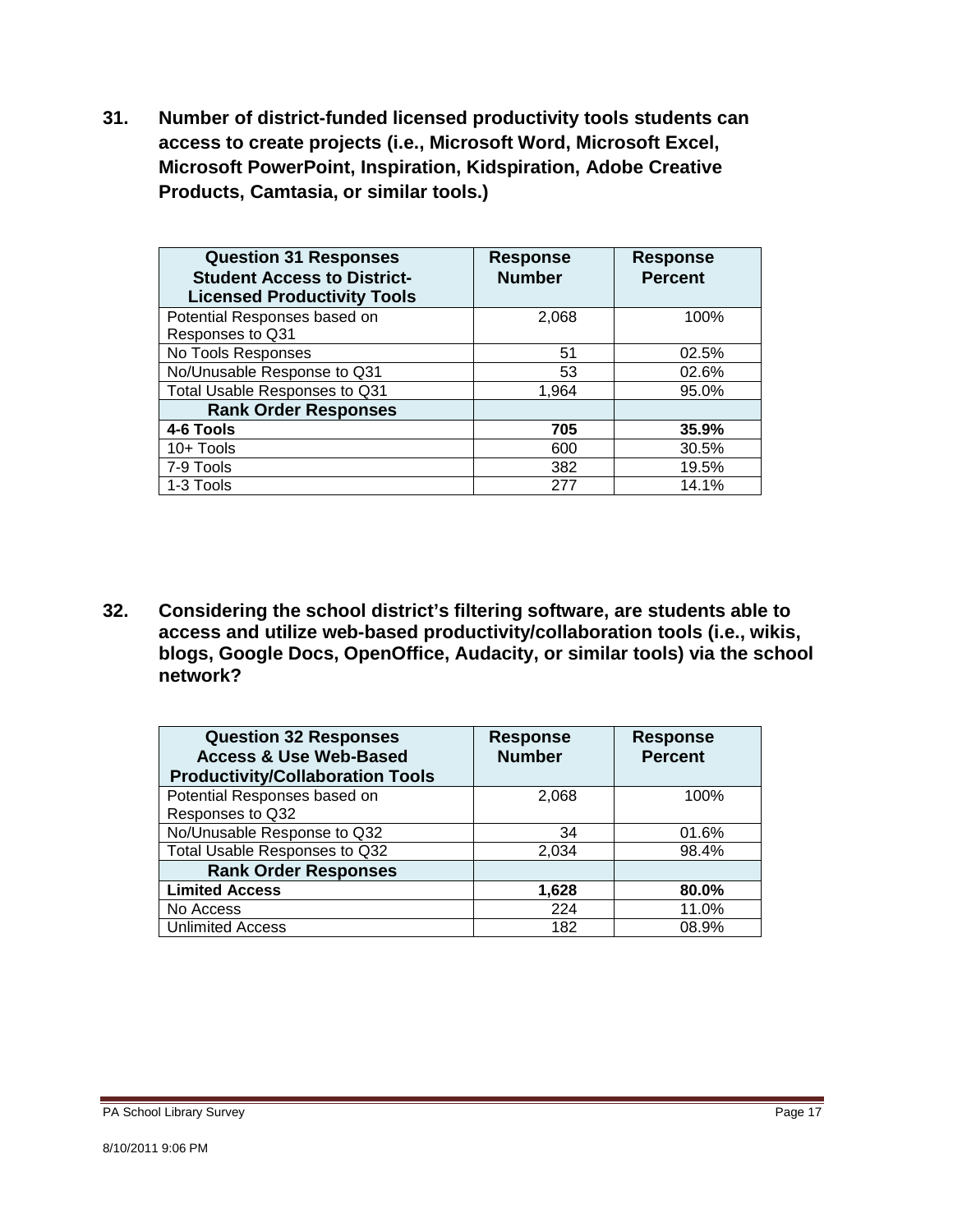### **SECTION SEVEN: FUNDING**

(The amount of funding from each and all sources being spent annually over the last ten years for school library resources and services)

**\*NOTE**: "Instructional resources" include all materials that students and teachers have access to for learning that are either housed in or licensed by the school library (i.e., library books, AV, magazines, and electronic databases and other resources). Supplies, equipment, library automation licenses or equipment maintenance contracts and budget costs for library staffing are not included.

#### **33. Amount spent per student by the district for instructional resources for this school library to the nearest dollar amount.**

| Year      | <b>No</b><br><b>District</b><br><b>Funds</b> | \$1-<br>\$10 | $1-$<br>\$1<br>\$15 | $$16-$<br>\$20 | $$21-$<br>\$25 | $$26-$<br>\$30 | $$31-$<br>\$35 | $$36-$<br>\$40 | $$41-$<br>\$45 | $$46-$<br>\$50 | $$51+$ | <b>Not</b><br><b>Available</b> |
|-----------|----------------------------------------------|--------------|---------------------|----------------|----------------|----------------|----------------|----------------|----------------|----------------|--------|--------------------------------|
| $09-10$   | 49                                           | 774          | 426                 | 309            | 176            | 89             | 39             | 32             | 14             | 19             | 32     | 41                             |
| 08-09     | 39                                           | 708          | 421                 | 294            | 181            | 86             | 49             | 35             | 13             | 14             | 39     | 74                             |
| 07-08     | 27                                           | 694          | 428                 | 264            | 175            | 79             | 47             | 38             | 14             | 16             | 27     | 113                            |
| 06-07     | 30                                           | 659          | 415                 | 253            | 169            | 67             | 51             | 25             | 11             | 11             | 29     | 152                            |
| 05-06     | 40                                           | 627          | 375                 | 229            | 147            | 58             | 46             | 22             | 12             | 11             | 32     | 212                            |
| 04-05     | 28                                           | 603          | 325                 | 199            | 108            | 70             | 30             | 24             | 12             | 12             | 27     | 310                            |
| 03-04     | 29                                           | 573          | 280                 | 168            | 102            | 45             | 35             | 22             | ⇁              | 6              | 25     | 399                            |
| 02-03     | 25                                           | 535          | 258                 | 154            | 87             | 32             | 32             | 12             | 12             | ⇁              | 19     | 480                            |
| $01 - 02$ | 21                                           | 527          | 245                 | 134            | 70             | 34             | 26             | 11             | ⇁              | ົ              | 23     | 538                            |
| $00 - 01$ | 17                                           | 502          | 216                 | 118            | 63             | 34             | 22             | 11             | 9              | 3              | 21     | 608                            |

| <b>Question 33 Responses</b><br><b>Per Pupil Expenditures by District</b> | <b>Response</b><br><b>Number</b> | <b>Response</b><br><b>Percent</b> |
|---------------------------------------------------------------------------|----------------------------------|-----------------------------------|
| Potential Responses based on Responses to Q32                             | 2,068                            | 100%                              |
| No/Unusable Response to Q33                                               | 68                               | 03.3%                             |
| Total Usable Responses to Q33                                             | 2,000                            | 96.7%                             |
| <b>Rank Order Responses*</b>                                              |                                  |                                   |
| \$1-\$10/per pupil in 2009-10                                             | 774                              | 38.7%                             |
| \$11-\$15/per pupil in 2009-10                                            | 426                              | 21.3%                             |
| \$16-\$20/per pupil in 2009-10                                            | 309                              | 15.5%                             |
| \$21-\$25/per pupil in 2009-10                                            | 176                              | 08.8%                             |

**\*This rank-order pattern of responses is the same for each of the ten years, 2000-2001 through 2009-2010.**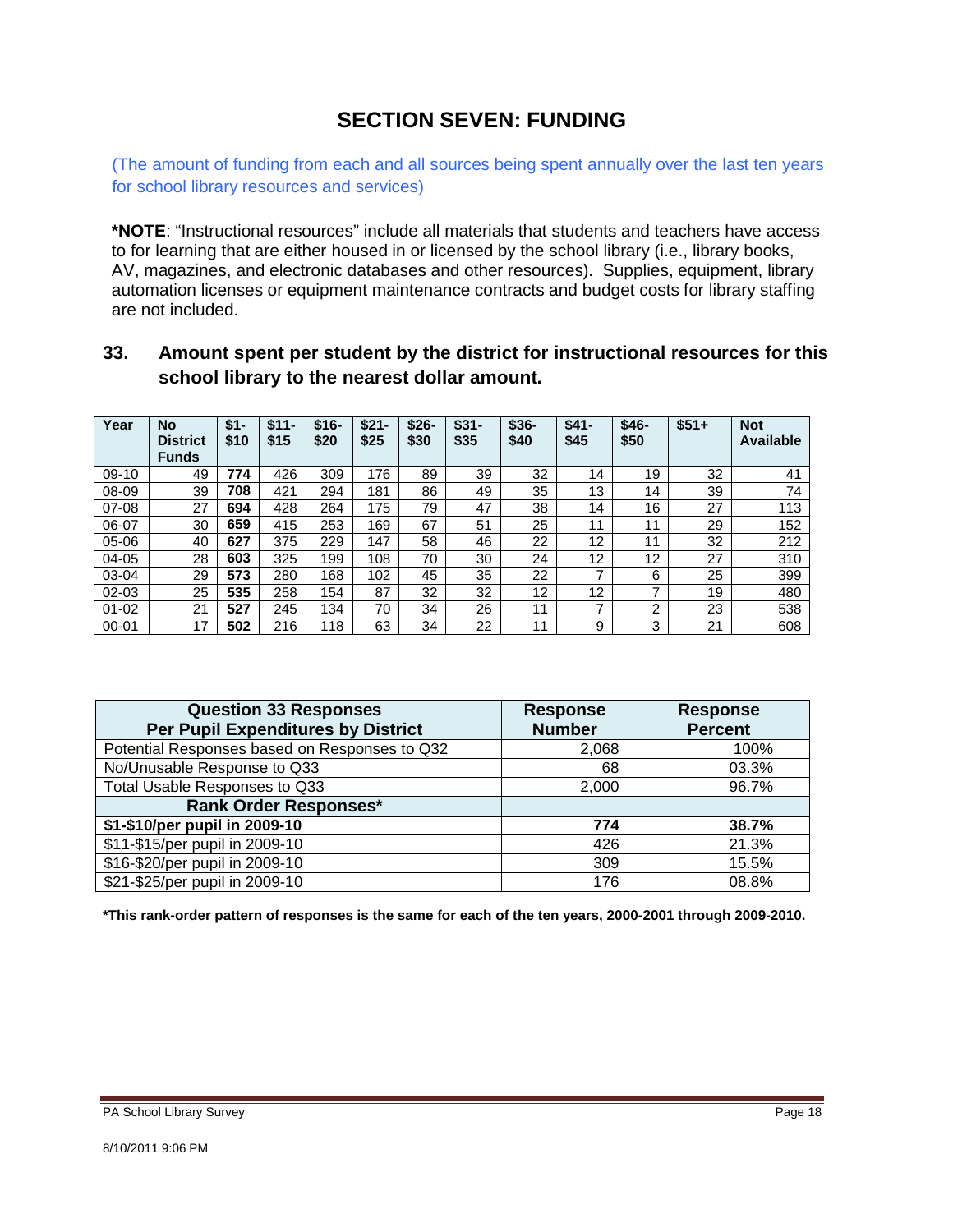**34. Within the past two years, the school library program's outside funding (e.g., PTA/PTO, grants, fundraisers, etc.) reflects:** 

| <b>Question 34 Responses</b><br><b>Outside Funding</b> | <b>Response</b><br><b>Number</b> | <b>Response</b><br><b>Percent</b> |
|--------------------------------------------------------|----------------------------------|-----------------------------------|
| Potential Responses based on<br>Responses to Q34       | 2.058                            | 100%                              |
| No/Unusable Response to Q34                            | 37                               | 01.8%                             |
| Total Usable Responses to Q34                          | 2,021                            | 98.2%                             |
| <b>Rank Order Responses</b>                            |                                  |                                   |
| No Change in Outside Funding                           | 788                              | 39.0%                             |
| No Outside Funding                                     | 586                              | 29.0%                             |
| Increase in Outside Funding                            | 394                              | 19.5%                             |
| Decrease in Outside Funding                            | 253                              | 12.5%                             |

PA School Library Survey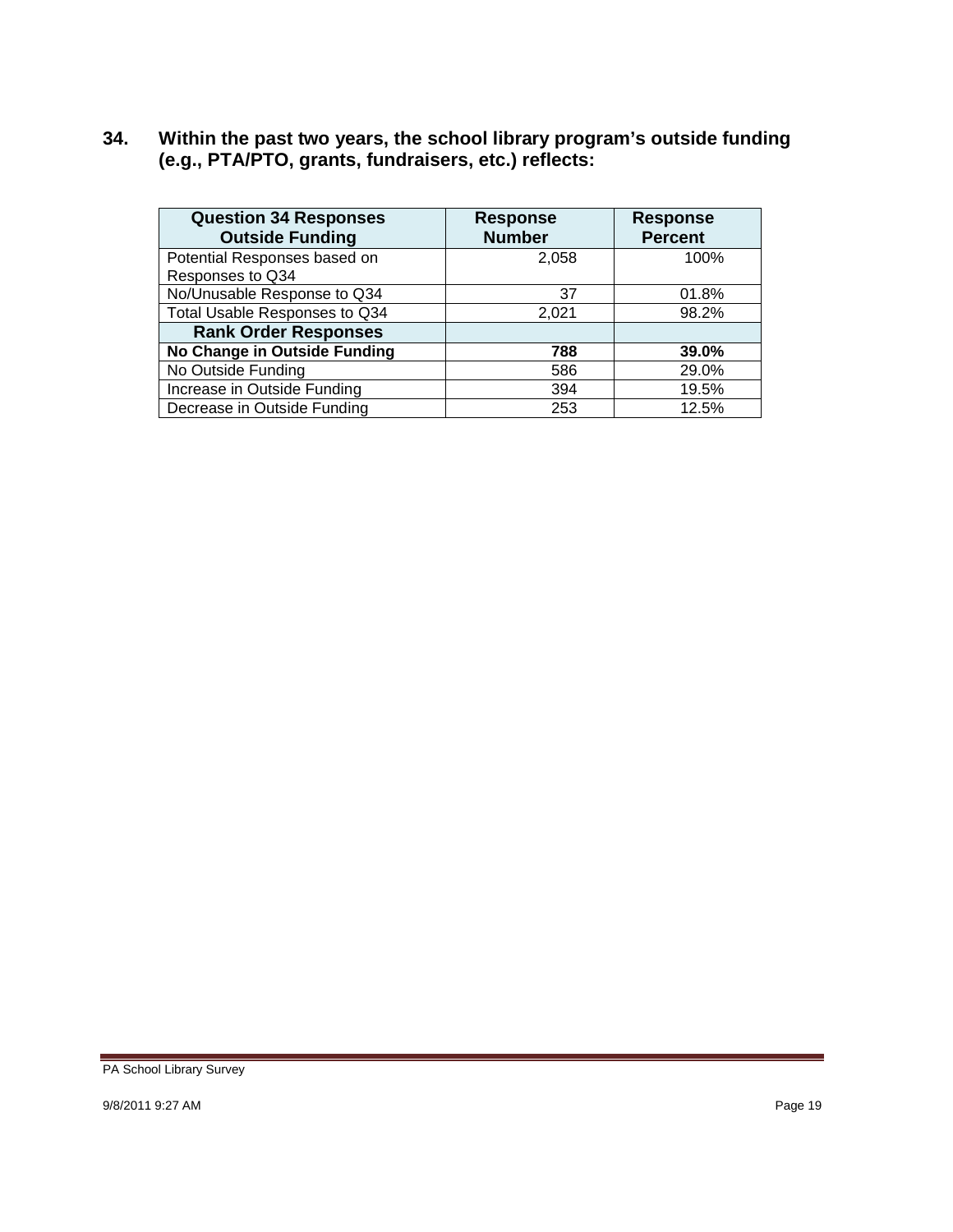## **SECTION EIGHT: AGE OF TECHNOLOGICAL EQUIPMENT**

(The availability of up-to-date, functional, Internet-connected computers for student use in school libraries)

#### **Access and Age of Computers**

**35. Number of computers (including work stations, laptops and similar devices) housed in this library and/or library lab with Internet connectivity that were purchased or leased in the last five years.** 

| <b>Question 35 Responses</b><br><b>Library Computers Purchased or Leased</b><br>in Past 5 Years | <b>Response</b><br><b>Number</b> | <b>Response</b><br><b>Percent</b> |
|-------------------------------------------------------------------------------------------------|----------------------------------|-----------------------------------|
| Potential Responses based on Responses to Q35                                                   | 2,068                            | 100%                              |
| No/Unusable Response to Q35                                                                     | 46                               | 02.2%                             |
| Total Usable Responses to Q35                                                                   | 2.022                            | 97.8%                             |
| <b>Rank Order Responses</b>                                                                     |                                  |                                   |
| 1-9 Computers Less than 5 Years Old                                                             | 648                              | 32.0%                             |
| 20-39 Computers Less than 5 Years Old                                                           | 516                              | 25.5%                             |
| 10-19 Computers Less than 5 Years Old                                                           | 311                              | 15.4%                             |
| No Computers Purchased/Leased in Past 5 Years                                                   | 296                              | 14.6%                             |
| 40-59 Computers Less than 5 Years Old                                                           | 143                              | 07.1%                             |
| 60-79 Computers Less than 5 Years Old                                                           | 54                               | 02.7%                             |
| 80-99 Computers Less than 5 Years Old                                                           | 35                               | 01.7%                             |
| 100+ Computers Less than 5 Years Old                                                            | 19                               | 00.9%                             |

**36. Number of computers (including work stations, laptops and similar devices) housed in this library and/or library lab with Internet connectivity that were purchased or leased more than five years ago.** 

| <b>Question 36 Responses</b><br><b>Library Computers More than 5 Years Old</b> | <b>Response</b><br><b>Number</b> | <b>Response</b><br><b>Percent</b> |
|--------------------------------------------------------------------------------|----------------------------------|-----------------------------------|
| Potential Responses based on Responses to Q36                                  | 2,068                            | 100%                              |
| No/Unusable Response to Q36                                                    | 56                               | 02.7%                             |
| Total Usable Responses to Q36                                                  | 2,012                            | 97.3%                             |
| <b>Rank Order Responses</b>                                                    |                                  |                                   |
| No Computers More than 5 Years Old                                             | 877                              | 43.6%                             |
| 1-9 Computers More than 5 Years Old                                            | 639                              | 31.8%                             |
| 20-39 Computers More than 5 Years Old                                          | 214                              | 10.6%                             |
| 10-19 Computers More than 5 Years Old                                          | 200                              | 10.0%                             |
| 40-59 Computers More than 5 Years Old                                          | 45                               | 02.2%                             |
| 60-79 Computers More than 5 Years Old                                          | 22                               | 01.1%                             |
| 100+ Computers More than 5 Years Old                                           | 9                                | 00.4%                             |
| 80-99 Computers More than 5 Years Old                                          | 6                                | 00.3%                             |

PA School Library Survey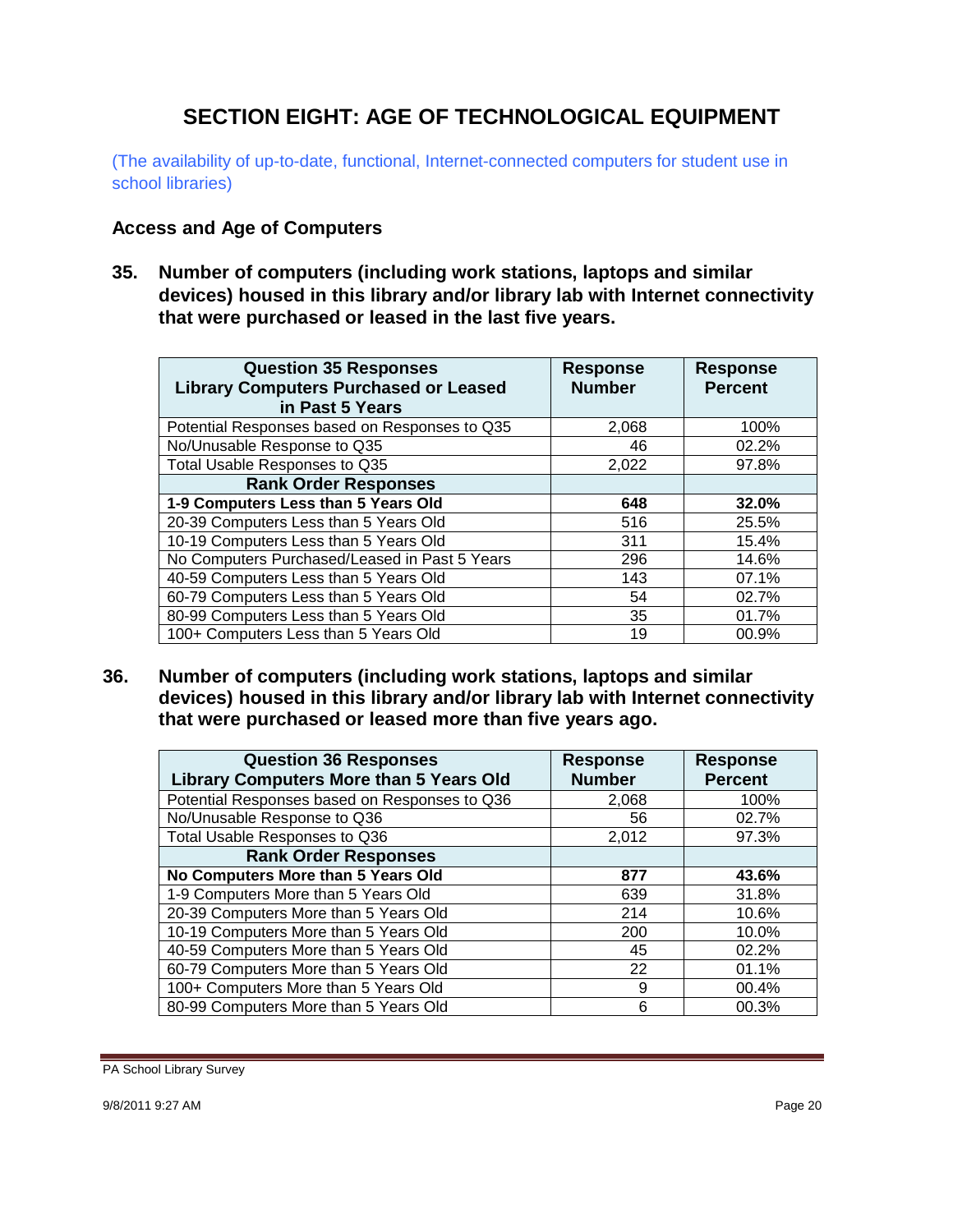**37. Number of computers throughout the school networked to school library resources (e.g., online catalog, licensed databases, etc.).** 

| <b>Question 37 Responses</b><br><b>School Computers Networked to</b><br><b>Library Resources</b> | <b>Response</b><br><b>Number</b> | <b>Response</b><br><b>Percent</b> |
|--------------------------------------------------------------------------------------------------|----------------------------------|-----------------------------------|
| Potential Responses based on Responses to Q37                                                    | 2,068                            | 100%                              |
| No/Unusable Response to Q37                                                                      | 57                               | 02.8%                             |
| Total Usable Responses to Q37                                                                    | 2,011                            | 97.2%                             |
| <b>Rank Order Responses</b>                                                                      |                                  |                                   |
| 300 + School Computers Networked                                                                 | 453                              | 22.5%                             |
| 100-149 School Computers Networked                                                               | 303                              | 15.1%                             |
| 60-99 School Computers Networked                                                                 | 275                              | 13.7%                             |
| 150-199 School Computers Networked                                                               | 268                              | 13.3%                             |
| 20-59 School Computers Networked                                                                 | 241                              | 12.0%                             |
| 200-249 School Computers Networked                                                               | 154                              | 07.7%                             |
| 249-299 School Computers Networked                                                               | 124                              | 06.2%                             |
| No School Computers Networked to Library                                                         | 111                              | 05.5%                             |
| <b>Resources</b>                                                                                 |                                  |                                   |
| 1-19 School Computers Networked                                                                  | 82                               | 04.01%                            |

#### **38. This building has a one-to-one student laptop program.**

| <b>Question 38 Responses</b><br>1-to-1 Student Laptop Program | <b>Response</b><br><b>Number</b> | <b>Response</b><br><b>Percent</b> |
|---------------------------------------------------------------|----------------------------------|-----------------------------------|
| Potential Responses based on Responses to<br>Q 38             | 2,068                            | 100%                              |
| No/Unusable Response to Q38                                   | -47                              | 02.3%                             |
| Total Usable Responses to Q38                                 | 2,021                            | 97.7%                             |
| <b>Rank Order Responses</b>                                   |                                  |                                   |
| No one-to-one laptop program                                  | 1.956                            | 96.8%                             |
| Yes, ha a one-to-one laptop program                           | 65                               | 03.2%                             |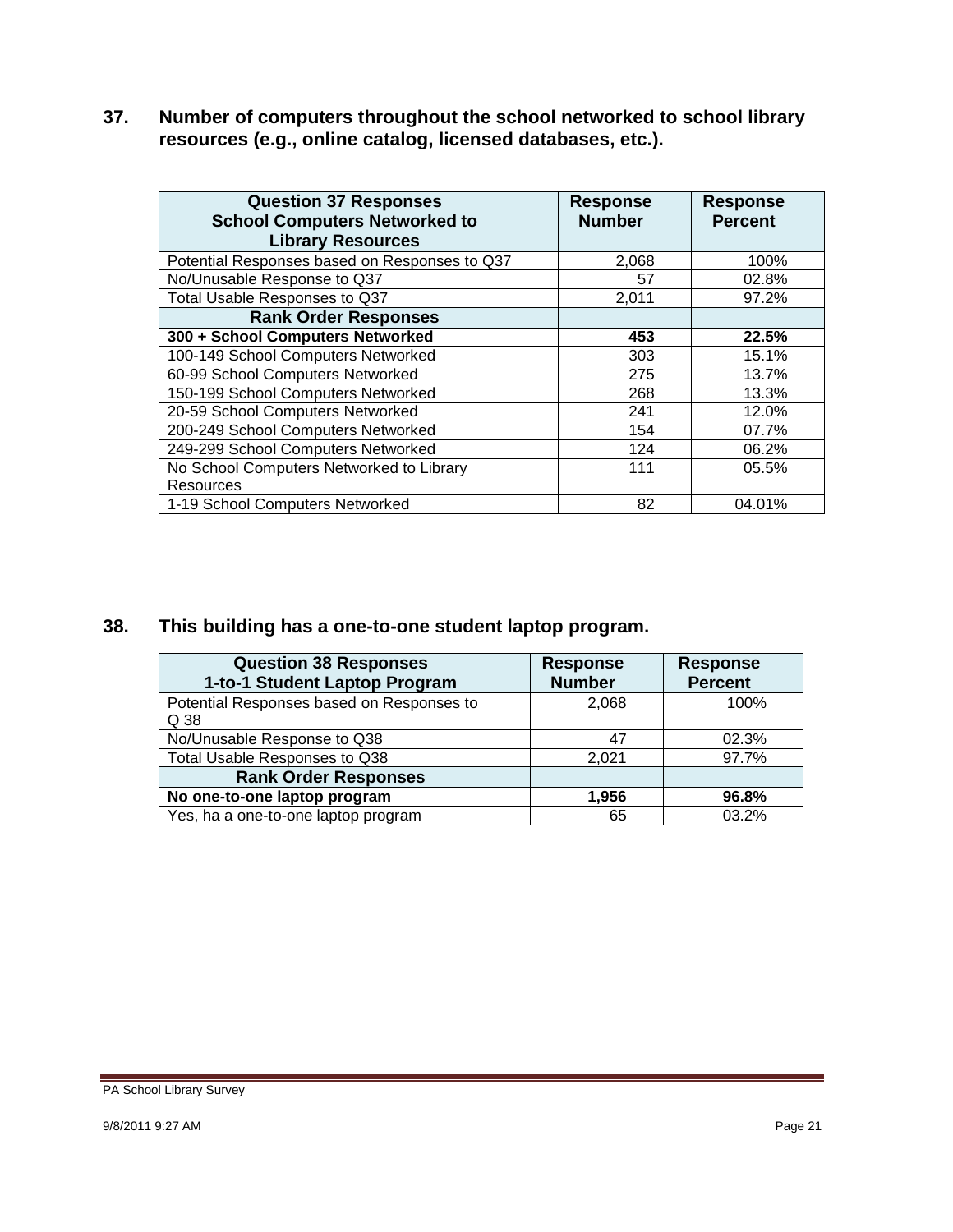## **SECTION NINE: LIBRARY SERVICES AND PROGRAMS**

(The kinds of other library services and programs provided by school libraries to support students and teachers.)

#### **39.The average number of hours per week the Library Science K-12 certified school librarian(s) spends delivering instruction in this school library.**

| <b>Question 39 Responses</b><br><b>Hours Per Week Librarian Delivers</b><br><b>Instruction</b>             | <b>Response</b><br><b>Number</b> | <b>Response</b><br><b>Percent</b> |
|------------------------------------------------------------------------------------------------------------|----------------------------------|-----------------------------------|
| Potential Responses based on Responses to Q5<br>(Library Science K-12 Certified School Librarians = 1,972) | 1,972                            | 100%                              |
| No/Unusable Response to Q39                                                                                | 75                               | 04.0%                             |
| Total Usable Responses to Q39                                                                              | 1,897                            | 96.2%                             |
| <b>Rank Order Responses</b>                                                                                |                                  |                                   |
| 6-10+ Hours Librarian Instruction                                                                          | 396                              | 20.9%                             |
| 16-20+ Hours Librarian Instruction                                                                         | 364                              | 19.2%                             |
| 11-15+ Hours Librarian Instruction                                                                         | 346                              | 18.2%                             |
| 2-5+ Hours Librarian Instruction                                                                           | 231                              | 12.2%                             |
| 21-25+ Hours Librarian Instruction                                                                         | 227                              | 11.9%                             |
| 26-30+ Hours Librarian Instruction                                                                         | 146                              | 07.6%                             |
| 31-35+ Hours Librarian Instruction                                                                         | 84                               | 04.4%                             |
| No Librarian Instruction                                                                                   | 66                               | 03.5%                             |
| One Hour or Less Librarian Instruction                                                                     | 25                               | 01.3%                             |
| 36-37.5 Hours Librarian Instruction                                                                        | 12                               | 00.6%                             |

### **40. The type of scheduling used in this school library is:**

| <b>Question 40 Responses</b><br><b>Library Scheduling Type</b> | <b>Response</b><br><b>Number</b> | <b>Response</b><br><b>Percent</b> |
|----------------------------------------------------------------|----------------------------------|-----------------------------------|
| Potential Responses based on Responses to<br>Q40               | 2.068                            | 100%                              |
| No/Unusable Response to Q40                                    | 81                               | 03.9%                             |
| Total Usable Responses to Q40                                  | 1,987                            | 96.1%                             |
| <b>Rank Order Responses</b>                                    |                                  |                                   |
| <b>Fixed Schedule</b>                                          | 1,083                            | 54.5%                             |
| <b>Flexible Schedule</b>                                       | 548                              | 27.6%                             |
| <b>Combination Fixed/Flex Schedule</b>                         | 356                              | 17.9%                             |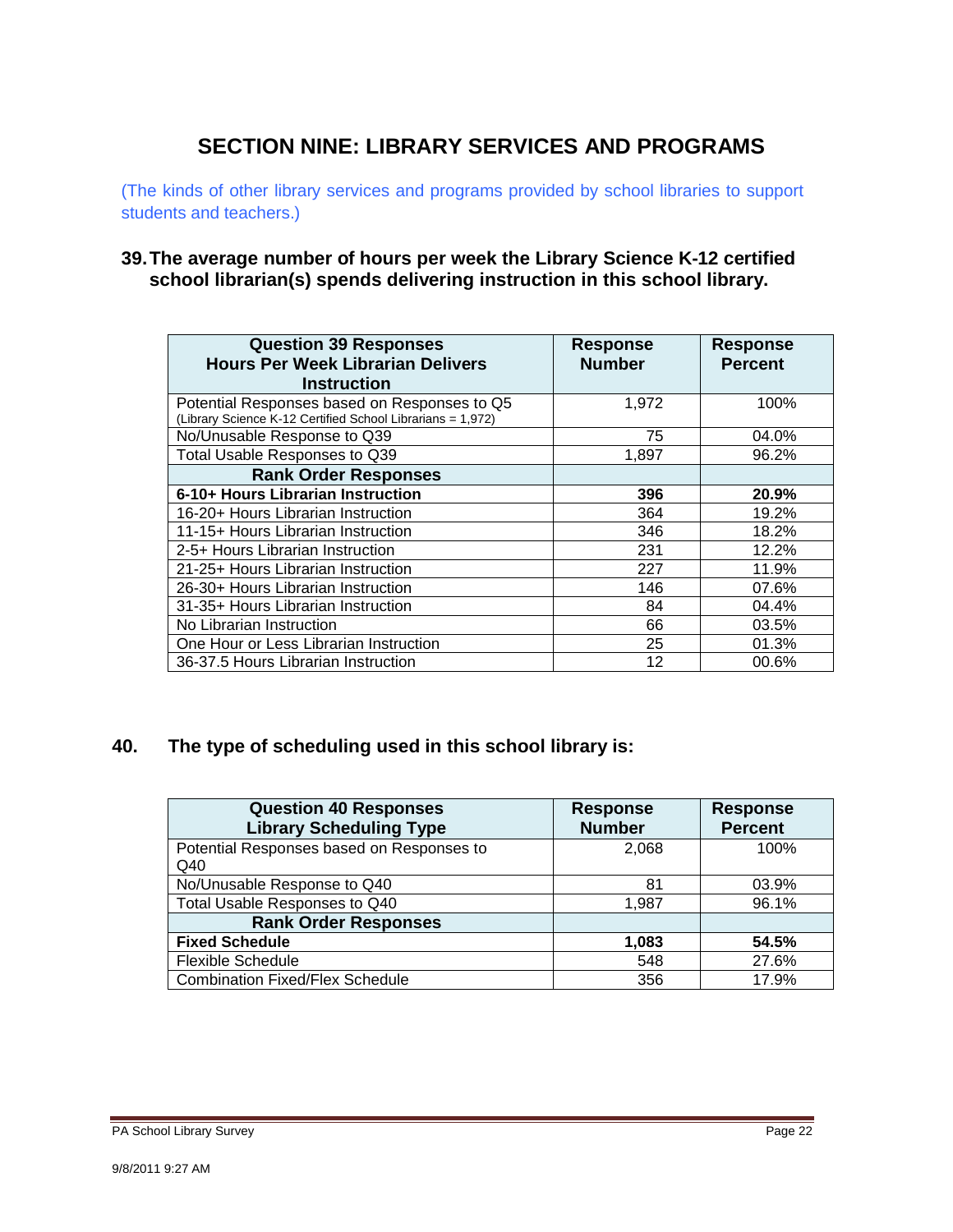41. **The average number of hours per week the school librarian(s) is assigned other non- library related duties (i.e., bus duty, lunch duty, recess duty, hall duty, detention duty, etc.) to the closest quarter hour.** 

| <b>Question 41 Responses</b><br><b>Hours Librarian Assigned Other Duties</b>                               | <b>Response</b><br><b>Number</b> | <b>Response</b><br><b>Percent</b> |
|------------------------------------------------------------------------------------------------------------|----------------------------------|-----------------------------------|
| Potential Responses based on Responses to Q5<br>(Library Science K-12 Certified School Librarians = 1,972) | 1,972                            | 100%                              |
| No/Unusable Response to Q41                                                                                | 0                                |                                   |
| Total Usable Responses to Q41                                                                              | 1,972                            | 100%                              |
| <b>Rank Order Responses</b>                                                                                |                                  |                                   |
| <b>Less than One Hour</b>                                                                                  | 690                              | 35.0%                             |
| 1-1.75 Hours                                                                                               | 378                              | 19.2%                             |
| Not Assigned Other Duties                                                                                  | 367                              | 18.6%                             |
| 2-2.75 Hours                                                                                               | 193                              | 09.8%                             |
| 3-3.75 Hours                                                                                               | 128                              | 06.5%                             |
| 6+ Hours                                                                                                   | 93                               | 04.7%                             |
| 5-5.75 Hours                                                                                               | 72                               | 03.7%                             |
| 4-4.75 Hours                                                                                               | 51                               | 02.6%                             |

**42. The number of group visits per typical week (i.e., Number of whole classes or smaller groups, not number of individuals in such groups).** 

| <b>Question 42 Responses</b><br><b>Group Visits per Week</b> | <b>Response</b><br><b>Number</b> | <b>Response</b><br><b>Percent</b> |
|--------------------------------------------------------------|----------------------------------|-----------------------------------|
| Potential Responses based on Responses to Q42                | 2,068                            | 100%                              |
| No/Unusable Response to Q42                                  | 76                               | 03.7%                             |
| Total Usable Responses to Q42                                | 1,992                            | 96.3%                             |
| <b>Rank Order Responses</b>                                  |                                  |                                   |
| 11-20 Groups                                                 | 635                              | 31.9%                             |
| 21-30 Groups                                                 | 630                              | 31.6%                             |
| 1-10 Groups                                                  | 365                              | 18.3%                             |
| 31-40 Groups                                                 | 235                              | 11.8%                             |
| 41-50 Groups                                                 | 75                               | 03.8%                             |
| 51+ Groups                                                   | 52                               | 02.6%                             |

**43. The average number of hours per week the school librarian(s) engages students in activities to improve their ability to read and/or motivate them to read. (e.g., book selection, book clubs, book talks, literature circles, book fairs).** 

| <b>Question 43 Responses</b><br>Hours Per Week Librarian Engages Students in<br><b>Reading Motivation</b>  | <b>Response</b><br><b>Number</b> | <b>Response</b><br><b>Percent</b> |
|------------------------------------------------------------------------------------------------------------|----------------------------------|-----------------------------------|
| Potential Responses based on Responses to Q5<br>(Library Science K-12 Certified School Librarians = 1,972) | 1,972                            | 100%                              |
| No/Unusable Response to Q43                                                                                | ∩                                |                                   |
| Total Usable Responses to Q43                                                                              | 1,972                            | 100%                              |
| <b>Rank Order Responses</b>                                                                                |                                  |                                   |
| 1-5 Hours per Week                                                                                         | 634                              | 32.2%                             |
| 5.25-10 Hours per Week                                                                                     | 532                              | 27.0%                             |
| 10.25-15 Hours per Week                                                                                    | 315                              | 16.0%                             |
| 15.25-20 Hours per Week                                                                                    | 186                              | 09.4%                             |
| 25+ Hours per Week                                                                                         | 176                              | 09.0%                             |
| 20.25-25 Hours per Week                                                                                    | 129                              | 06.5%                             |

PA School Library Survey **Page 23** Page 23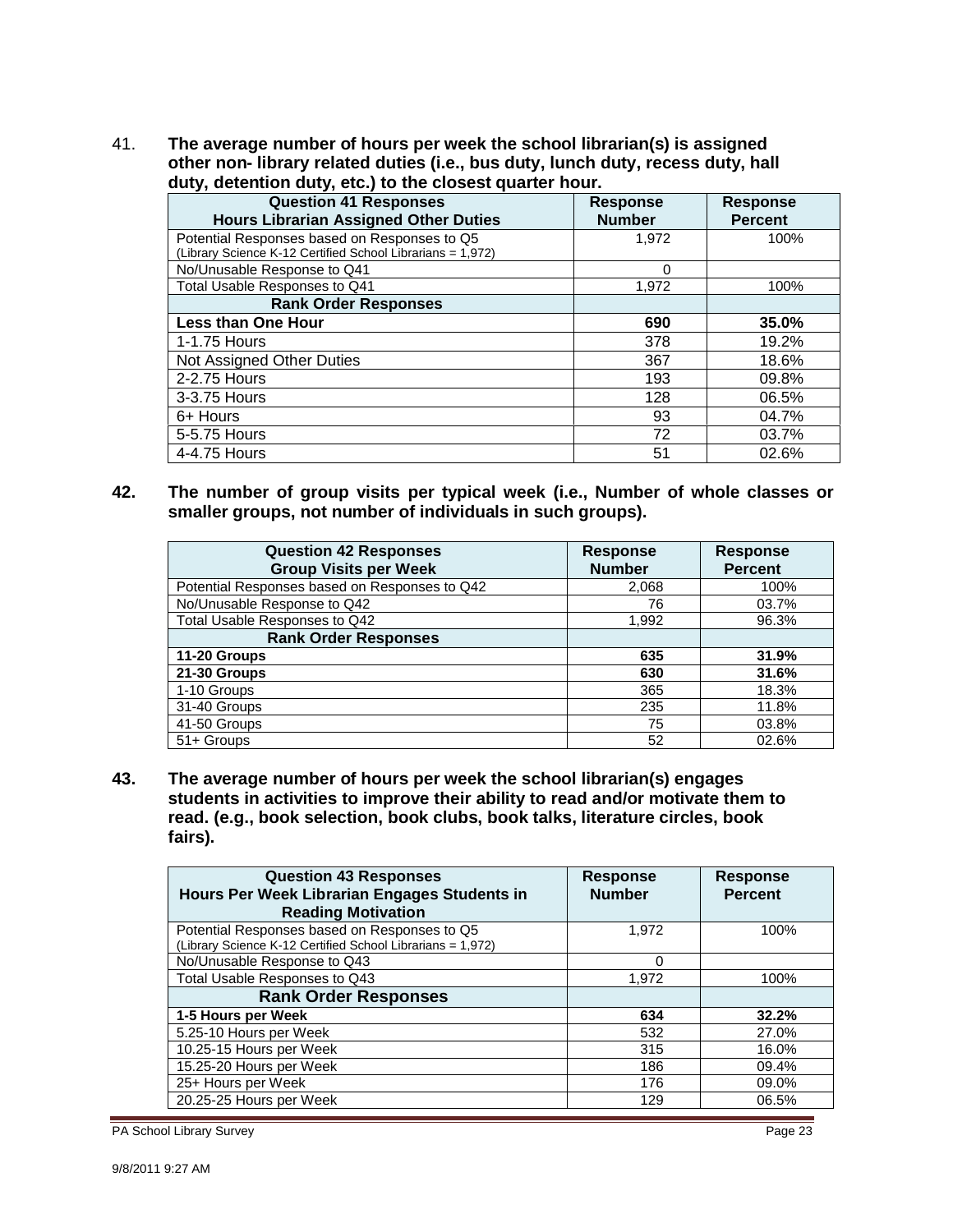### **44.The school librarian's instruction is based upon a library and/or information literacy curriculum.**

- Yes, the information literacy curriculum used in this building is part of a gradeleveled or sequenced, board and/or district-approved K-12 written curriculum that has been written or revised in the past five years.
- Yes, the information literacy curriculum used in this building is part of a gradeleveled or sequenced, board and/or district-approved K-12 written curriculum that has been written or revised more than five years.
- Yes, the information literacy curriculum used in this building has been written in the last five years, but is not part of a K-12 sequenced written curriculum.
- Yes, the information literacy curriculum used in this building was written more than five years ago, but is not part of a K-12 sequenced written curriculum.

| <b>Question 44 Responses</b><br><b>Information Literacy (IL) Curriculum</b>     | <b>Response</b><br><b>Number</b> | <b>Response</b><br><b>Percent</b> |
|---------------------------------------------------------------------------------|----------------------------------|-----------------------------------|
| Potential Responses based on Responses to Q2                                    | 2,068                            | 100%                              |
| No/Unusable Response to Q44                                                     | 90                               | 04.4%                             |
| Total Usable Responses to Q44                                                   | 1.978                            | 95.6%                             |
| <b>Rank Order Responses</b>                                                     |                                  |                                   |
| Yes, IL Curriculum Written/Revised Within Last 5<br>Years                       | 1,020                            | 51.6%                             |
| Yes, IL Curriculum Written/Revised More than 5<br>Years                         | 326                              | 16.5%                             |
| Does Not Use Written IL Curriculum                                              | 247                              | 12.5%                             |
| Yes, But IL Curriculum not Part of a K-12<br><b>Sequenced Curriculum</b>        | 236                              | 11.9%                             |
| Yes, But Written More than 5 Years and Not Part of<br>K-12 Sequenced Curriculum | 147                              | 07.4%                             |

**The school librarian does not utilize a written information literacy curriculum.**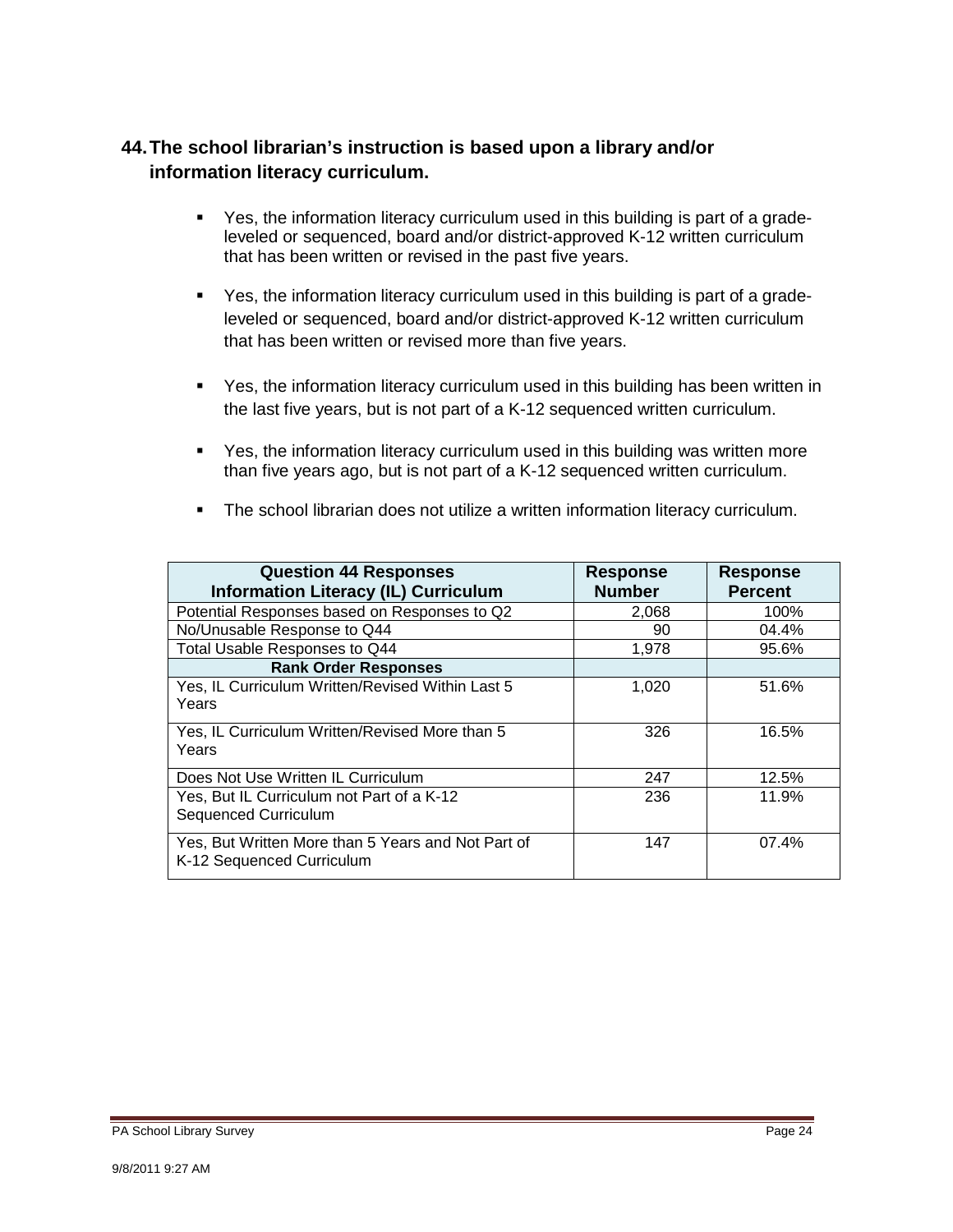**45. Time is allocated within the daily, weekly or cycle schedule for the school librarian to collaborate with teachers on student-focused instructional units.** 

| <b>Question 45 Responses</b><br><b>Collaboration with Teachers</b>                                         | <b>Response</b><br><b>Number</b> | <b>Response</b><br><b>Percent</b> |
|------------------------------------------------------------------------------------------------------------|----------------------------------|-----------------------------------|
| Potential Responses based on Responses to Q5<br>(Library Science K-12 Certified School Librarians = 1,972) | 1.972                            | 100%                              |
| No/Unusable Response to Q45                                                                                |                                  |                                   |
| Total Usable Responses to Q45                                                                              | 1.972                            | 100%                              |
| <b>Rank Order Responses</b>                                                                                |                                  |                                   |
| <b>No Time Is Allocated</b>                                                                                | 1,226                            | 62.2%                             |
| Yes, Time Is Allocated                                                                                     | 746                              | 37.8%                             |

**46. The average number of hours per week the school librarian spends meeting with teachers in this building to plan instruction.** 

| <b>Question 46 Responses</b><br><b>Hours Librarian Meets with Teachers to</b><br><b>Plan Instruction</b>   | <b>Response</b><br><b>Number</b> | <b>Response</b><br><b>Percent</b> |
|------------------------------------------------------------------------------------------------------------|----------------------------------|-----------------------------------|
| Potential Responses based on Responses to Q5<br>(Library Science K-12 Certified School Librarians = 1,972) | 1.972                            | 100%                              |
| No/Unusable Response to Q46                                                                                | $\Omega$                         |                                   |
| Total Usable Responses to Q46                                                                              | 1,972                            | 100%                              |
| <b>Rank Order Responses</b>                                                                                |                                  |                                   |
| Less than One Hour per Week Planning with<br><b>Teachers</b>                                               | 1,194                            | 60.5%                             |
| 1-2 Hours per Week Planning with Teachers                                                                  | 559                              | 28.3%                             |
| 2.25-3 Hours per Week Planning with Teachers                                                               | 150                              | 07.6%                             |
| 3.25-4 Hours per Week Planning with Teachers                                                               | 30                               | 01.5%                             |
| 4.25-5 Hours per Week Planning with Teachers                                                               | 22                               | 01.1%                             |
| 5+ Hours per Week Planning with Teachers                                                                   | 17                               | 00.6%                             |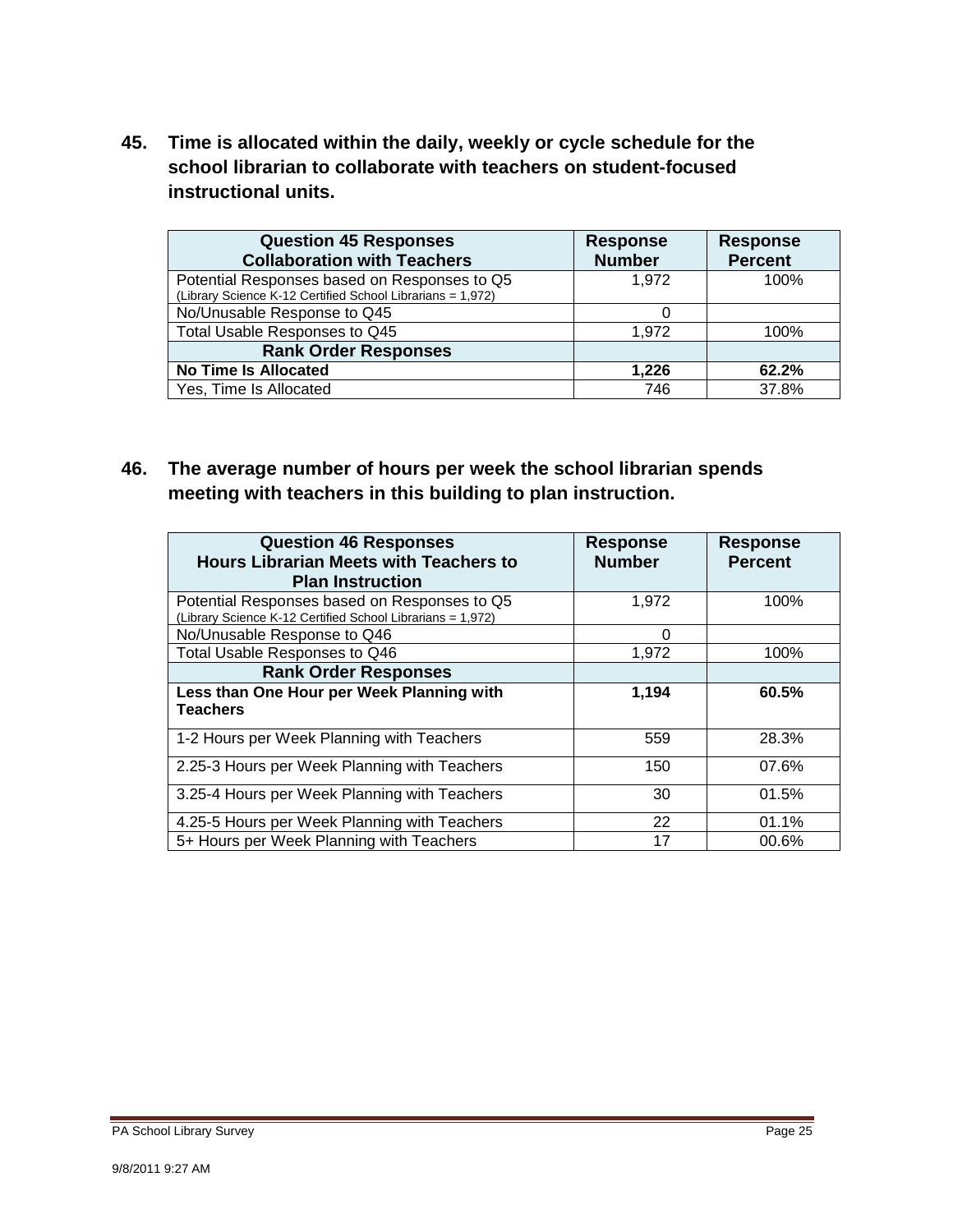**47. The name(s) of building and/or district leadership committees on which the school librarian serves.** 

| <b>Question 47 Responses</b><br><b>Committees Memberships</b> | <b>Response</b><br><b>Number</b> | <b>Response</b><br><b>Percent</b> |
|---------------------------------------------------------------|----------------------------------|-----------------------------------|
| Potential Responses based on Responses to                     | 1,972*                           | 100%                              |
| Q5                                                            |                                  |                                   |
| (Library Science K-12 Certified School Librarians = 1,972)    |                                  |                                   |
| <b>Rank Order Responses*</b>                                  |                                  |                                   |
| <b>Grade Level/Departmental Level</b>                         | 787                              | 40.0%                             |
| Other                                                         | 575                              | 29.2%                             |
| Technology                                                    | 514                              | 26.0%                             |
| Curriculum                                                    | 456                              | 23.1%                             |
| <b>Strategic Planning</b>                                     | 258                              | 13.1%                             |
| Act 48/Professional Development                               | 221                              | 11.2%                             |

**\*Multiple responses by respondents sum to more than number of certified school librarians.** 

**48. The school librarian is given annual opportunities to participate in professional development (conferences, workshops, etc.) outside the school district that is relevant to school library programs.** 

| <b>Question 48 Responses</b><br><b>Professional Development</b> | <b>Response</b><br><b>Number</b> | <b>Response</b><br><b>Percent</b> |
|-----------------------------------------------------------------|----------------------------------|-----------------------------------|
| Potential Responses based on Responses to<br>$\Omega$ 5         | 1,972                            | 100%                              |
| (Library Science K-12 Certified School Librarians = 1,972)      |                                  |                                   |
| No/Unusable Response to Q48                                     |                                  |                                   |
| Total Usable Responses to Q48                                   | 1,972                            | 100%                              |
| <b>Rank Order Responses</b>                                     |                                  |                                   |
| <b>Yes, Has Annual Opportunities</b>                            | 1,513                            | 76.7%                             |
| No, Does Not Have Opportunities                                 | 459                              | 23.3%                             |

9/8/2011 9:27 AM